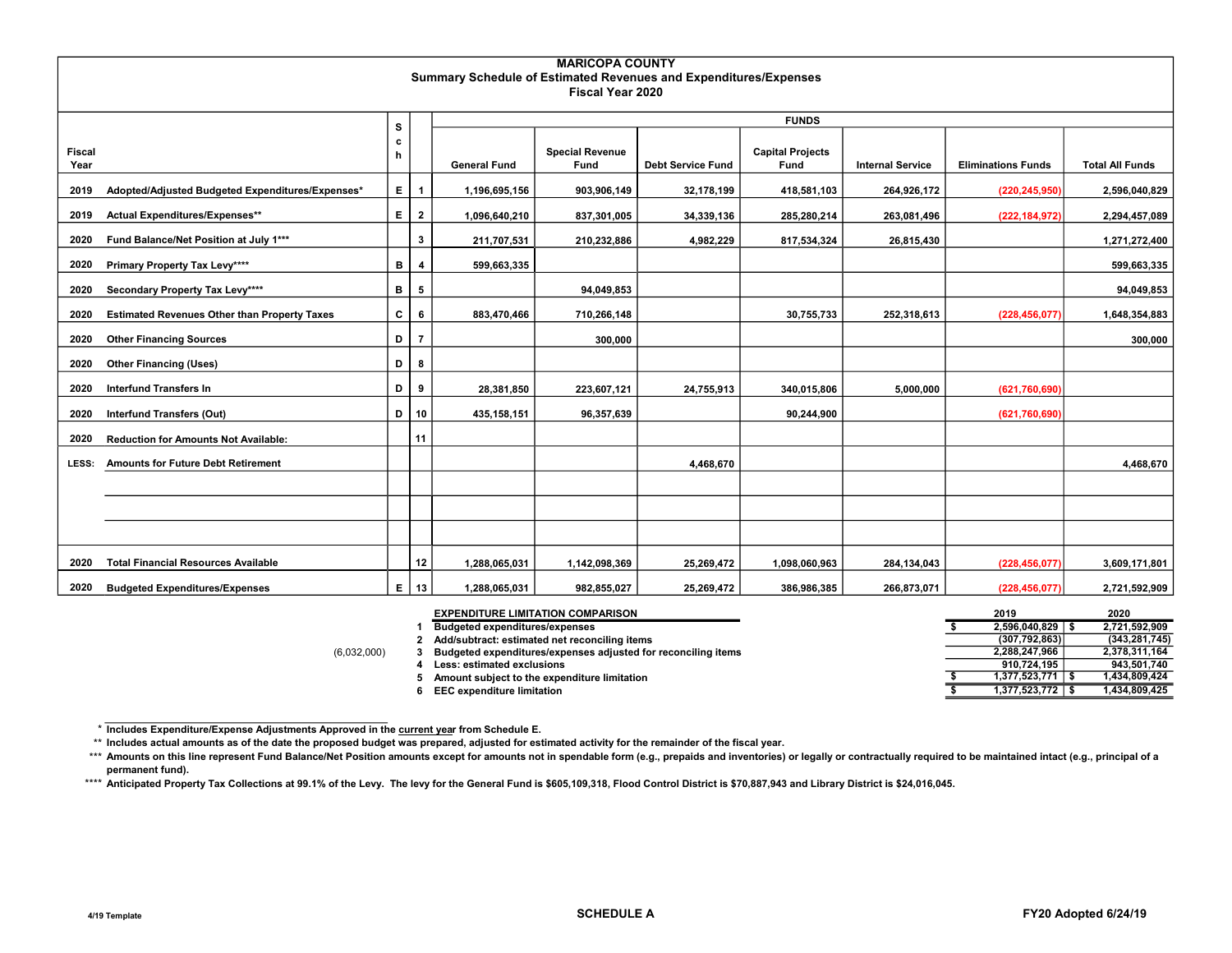|        | <b>MARICOPA COUNTY</b>                                                                                                                                                                   |          |                           |          |                           |
|--------|------------------------------------------------------------------------------------------------------------------------------------------------------------------------------------------|----------|---------------------------|----------|---------------------------|
|        | <b>Tax Levy and Tax Rate Information</b>                                                                                                                                                 |          |                           |          |                           |
|        | <b>Fiscal Year 2020</b>                                                                                                                                                                  |          |                           |          |                           |
|        |                                                                                                                                                                                          |          | 2019                      |          | 2020                      |
|        | 1. Maximum allowable primary property tax levy.<br>A.R.S. §42-17051(A)                                                                                                                   |          | 712,863,704               | \$       | 745,620,462               |
|        |                                                                                                                                                                                          |          |                           |          |                           |
|        | 2. Amount received from primary property taxation                                                                                                                                        |          |                           |          |                           |
|        | in the current year in excess of the sum of that                                                                                                                                         |          |                           |          |                           |
|        | year's maximum allowable primary property tax                                                                                                                                            | \$       |                           |          |                           |
|        | levy. A.R.S. §42-17102(A)(18)                                                                                                                                                            |          |                           |          |                           |
|        | 3. Property tax levy amounts                                                                                                                                                             |          |                           |          |                           |
|        | A. Primary property taxes                                                                                                                                                                |          | 566,289,063               | \$       | 605,109,318               |
|        | B. Secondary property taxes                                                                                                                                                              |          |                           |          |                           |
|        | <b>Flood Control District</b>                                                                                                                                                            |          | 66,310,571                | \$       | 70,887,943                |
|        | <b>Library District</b>                                                                                                                                                                  |          | 22,475,317                |          | 24,016,045                |
|        |                                                                                                                                                                                          |          |                           |          |                           |
|        | Total secondary property taxes<br>C. Total property tax levy amounts                                                                                                                     | \$<br>\$ | 88,785,888<br>655,074,951 | \$<br>\$ | 94,903,988<br>700,013,306 |
|        |                                                                                                                                                                                          |          |                           |          |                           |
|        | 4. Property taxes collected*                                                                                                                                                             |          |                           |          |                           |
|        | A. Primary property taxes<br>(1) Current year's levy                                                                                                                                     | \$       | 551,090,997               | \$       |                           |
|        | (2) Prior years' levies                                                                                                                                                                  |          | 10,101,464                |          | 588,869,395<br>10,793,940 |
|        | (3) Total primary property taxes                                                                                                                                                         |          | 561,192,461               | \$       | 599,663,335               |
|        | B. Secondary property taxes                                                                                                                                                              |          |                           |          |                           |
|        | (1) Current year's levy                                                                                                                                                                  | S        | 86,403,052                | \$       | 92,356,956                |
|        | (2) Prior years' levies<br>(3) Total secondary property taxes                                                                                                                            |          | 1,583,763<br>87,986,815   | \$       | 1,692,897<br>94,049,853   |
|        | C. Total property taxes collected **                                                                                                                                                     |          | 649,179,276               | \$       | 693,713,188               |
|        |                                                                                                                                                                                          |          |                           |          |                           |
|        | 5. Property tax rates<br>A. County tax rate                                                                                                                                              |          |                           |          |                           |
|        | (1) Primary property tax rate                                                                                                                                                            |          | 1.4009                    |          | 1.4009                    |
|        | (2) Secondary property tax rate                                                                                                                                                          |          |                           |          |                           |
|        | <b>Flood Control District</b>                                                                                                                                                            |          | 0.1792                    |          | 0.1792                    |
|        | <b>Library District</b>                                                                                                                                                                  |          | 0.0556                    |          | 0.0556                    |
|        |                                                                                                                                                                                          |          |                           |          |                           |
|        | (3) Total county tax rate                                                                                                                                                                |          | 1.6357                    |          | 1.6357                    |
|        | B. Special assessment district tax rates<br>Secondary property tax rates                                                                                                                 |          |                           |          |                           |
|        |                                                                                                                                                                                          |          |                           |          |                           |
|        |                                                                                                                                                                                          |          |                           |          |                           |
|        |                                                                                                                                                                                          |          |                           |          |                           |
|        |                                                                                                                                                                                          |          |                           |          |                           |
| $\ast$ | Includes actual property taxes collected as of the date the proposed budget was prepared, plus                                                                                           |          |                           |          |                           |
|        | estimated property tax collections for the remainder of the fiscal year.                                                                                                                 |          |                           |          |                           |
|        |                                                                                                                                                                                          |          |                           |          |                           |
| **     | Represents budgeted Property Tax Revenue. Property tax revenue is budgeted in FY 2020                                                                                                    |          |                           |          |                           |
|        | based on prior years' collection trends, rather than on the actual levy amount. Each year,<br>between 2 and 3% of levied taxes go unpaid. While a portion (approximately 2%) are paid in |          |                           |          |                           |
|        | the following tax year, approximately 1% are never paid, or are not levied due to resolutions                                                                                            |          |                           |          |                           |
|        | which actually reduce assessed value amounts. Levy for the General Fund is \$605,109,318,<br>Flood Control District is \$70,887,943, and Library District is \$24,016,045.               |          |                           |          |                           |
|        |                                                                                                                                                                                          |          |                           |          |                           |

# 4/19 SCHEDULE B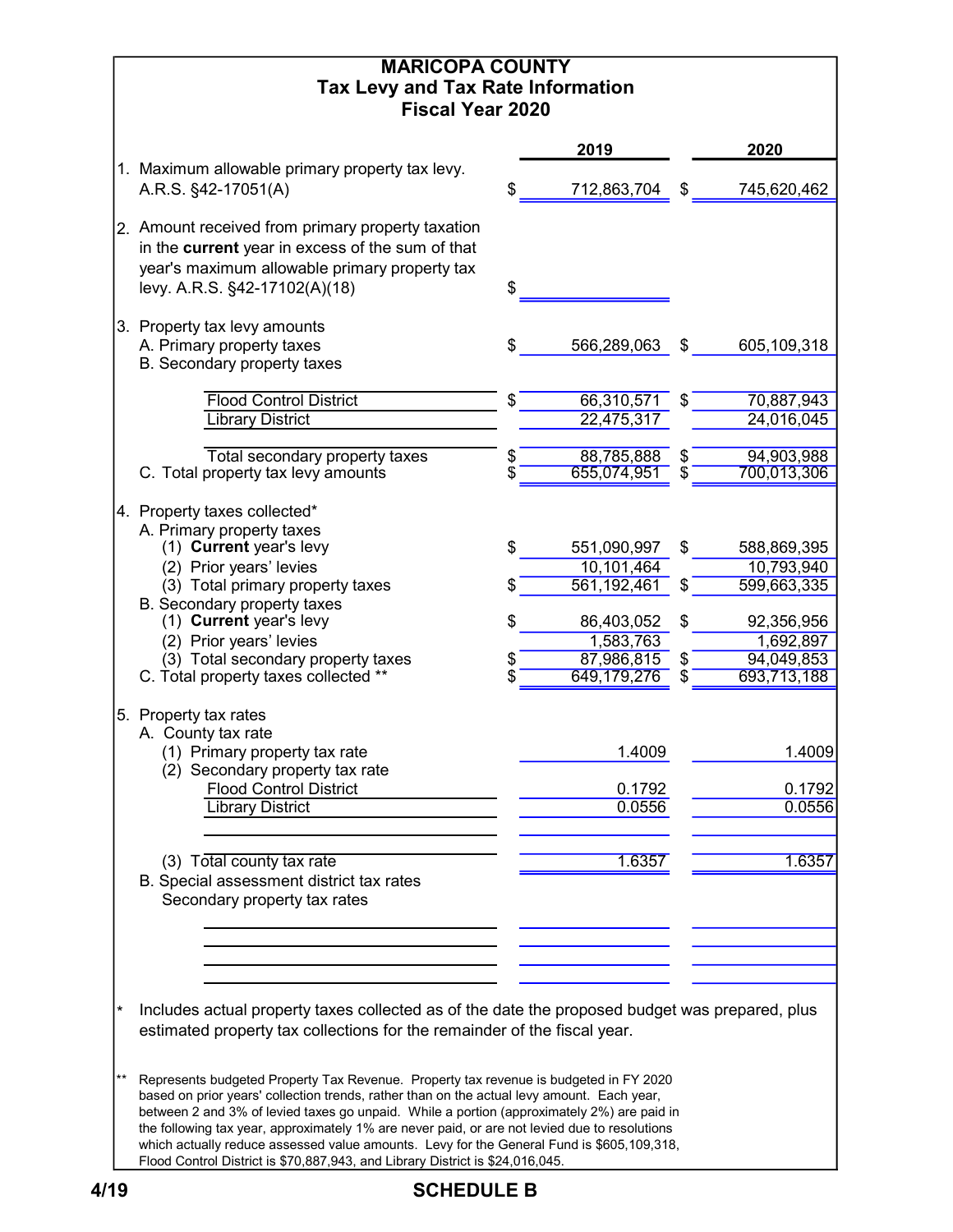| <b>Revenues Other Than Property Taxes</b><br><b>Fiscal Year 2020</b><br><b>ESTIMATED</b><br><b>ACTUAL</b><br><b>ESTIMATED</b><br><b>REVENUES **</b><br><b>REVENUES*</b><br><b>REVENUES</b><br><b>SOURCE OF REVENUES</b><br>2019<br>2019<br>2020<br><b>GENERAL FUND</b><br><b>Taxes</b><br>\$<br>Tax Penalties & Interest<br>7,519,586<br>\$<br>12,331,826<br>7,519,586<br>\$<br>Payment in Lieu of Taxes<br>13,687,554<br>15,041,183<br>13,862,204<br><b>State Shared Sales Tax</b><br>560,017,585<br>584,707,294<br>611,197,954<br><b>State Shared Vehicle License</b><br>173,036,002<br>164,439,265<br>180,095,990<br><b>Licenses and permits</b><br><b>Licenses and Permits</b><br>1,383,684<br>1,712,738<br>1,354,295<br>Intergovernmental<br>Grants-State<br>30,918<br>23,287<br>Intergovernmental-Federal<br>92,004<br>155,000<br>50,004<br>Intergovernmental-State<br>50,004<br>7,980,524<br>339,286<br>259,800<br>Intergovernmental-Other<br>249,286<br><b>Charges for services</b><br>Intergov Charges For Services-State<br>207,996<br>3,132,996<br>377,410<br>Intergov Charges For Services-District<br>3,469,519<br>3,405,497<br>3,740,584<br>Intergov Charges For Services-Other<br>19,491,863<br>17,402,625<br>17,239,377<br><b>Judicial Charges For Services</b><br>17,453,829<br>17,806,316<br>17,118,075<br><b>Other Charges For Services</b><br>10,538,360<br>11,543,490<br>11,562,177<br><b>Patient Services Revenue</b><br>6,988<br>7,756<br>6,988<br><b>Fines and forfeits</b><br><b>Fines and Forfeits</b><br>10,696,921<br>11,237,681<br>11,116,404<br><b>Investments</b><br>Interest Earnings<br>2,400,000<br>6,381,274<br>2,400,000<br><b>Miscellaneous</b><br>Miscellaneous Revenue<br>2,709,767<br>5,579,840<br>2,659,032<br><b>Total General Fund \$</b><br>814,445,129 \$<br>868,914,029 \$<br>883,470,466<br>Includes actual revenues recognized on the modified accrual or accrual basis as of the date the proposed budget was<br>prepared, plus estimated revenues for the remainder of the fiscal year.<br><b>SPECIAL REVENUE FUNDS</b><br>\$<br><b>Adult Probation Fees</b><br>11,635,346<br>\$<br>11,329,724<br>11,621,188<br><b>Adult Probation Grants</b><br>2,633,895<br>2,795,035<br>2,465,347<br><b>Air Quality Fees</b><br>12,634,712<br>13,186,345<br>12,135,000<br><b>Air Quality Grants</b><br>5,141,530<br>4,605,367<br>5,085,690<br><b>Animal Control Field Operations</b><br>3,753,542<br>3,602,735<br>437,600<br><b>Animal Control Grants</b><br>86,600<br>45,000<br>Animal Control License/Shelter<br>12,813,410<br>14,623,970<br>10,921,647<br><b>Ballpark Operations</b><br>250,000<br>276,198<br>250,000<br>1,413,139<br>1,365,793<br><b>Cactus League Operations</b><br>6,716,844<br><b>CDBG Housing Trust</b><br>11,350,711<br>10,749,447<br><b>Check Enforcement Program</b><br>34,717<br>45,556<br>45,701<br><b>Children's Issues Education</b><br>282<br>38,207<br>31,000<br><b>Child Support Enhancement</b><br>31,000<br>Clerk of Court Fill The Gap<br>1,814,498<br>1,777,708<br>1,814,498<br>Clerk of the Court Grants<br>1,602,360<br>1,415,032<br>1,500,904<br>Clerk of the Court Judicial Enhancement<br>750,000<br>750,000<br>795,399<br>Clerk of the Court SRF<br>2,813,447<br>3,030,437<br>2,813,447<br><b>Conciliation Court Fees</b><br>1,583,362<br>1,583,362<br>1,484,158<br><b>Correctional Health Grants</b><br>3,420,490<br>2,576,895<br>436,026<br>County Attorney Fill the Gap<br>1,518,370<br>1,727,563<br>1,467,016<br><b>County Attorney Grants</b><br>7,058,228<br>6,957,368<br>6,279,381<br><b>County Attorney RICO</b><br>980,980<br>980,980<br>500,000 |  | <b>MARICOPA COUNTY</b> |  |  |
|--------------------------------------------------------------------------------------------------------------------------------------------------------------------------------------------------------------------------------------------------------------------------------------------------------------------------------------------------------------------------------------------------------------------------------------------------------------------------------------------------------------------------------------------------------------------------------------------------------------------------------------------------------------------------------------------------------------------------------------------------------------------------------------------------------------------------------------------------------------------------------------------------------------------------------------------------------------------------------------------------------------------------------------------------------------------------------------------------------------------------------------------------------------------------------------------------------------------------------------------------------------------------------------------------------------------------------------------------------------------------------------------------------------------------------------------------------------------------------------------------------------------------------------------------------------------------------------------------------------------------------------------------------------------------------------------------------------------------------------------------------------------------------------------------------------------------------------------------------------------------------------------------------------------------------------------------------------------------------------------------------------------------------------------------------------------------------------------------------------------------------------------------------------------------------------------------------------------------------------------------------------------------------------------------------------------------------------------------------------------------------------------------------------------------------------------------------------------------------------------------------------------------------------------------------------------------------------------------------------------------------------------------------------------------------------------------------------------------------------------------------------------------------------------------------------------------------------------------------------------------------------------------------------------------------------------------------------------------------------------------------------------------------------------------------------------------------------------------------------------------------------------------------------------------------------------------------------------------------------------------------------------------------------------------------------------------------------------------------------------------------------------------------------------------------------------------------------------------------------------------------------------------------------------------------------------------------------------------------------------------------------------|--|------------------------|--|--|
|                                                                                                                                                                                                                                                                                                                                                                                                                                                                                                                                                                                                                                                                                                                                                                                                                                                                                                                                                                                                                                                                                                                                                                                                                                                                                                                                                                                                                                                                                                                                                                                                                                                                                                                                                                                                                                                                                                                                                                                                                                                                                                                                                                                                                                                                                                                                                                                                                                                                                                                                                                                                                                                                                                                                                                                                                                                                                                                                                                                                                                                                                                                                                                                                                                                                                                                                                                                                                                                                                                                                                                                                                                            |  |                        |  |  |
|                                                                                                                                                                                                                                                                                                                                                                                                                                                                                                                                                                                                                                                                                                                                                                                                                                                                                                                                                                                                                                                                                                                                                                                                                                                                                                                                                                                                                                                                                                                                                                                                                                                                                                                                                                                                                                                                                                                                                                                                                                                                                                                                                                                                                                                                                                                                                                                                                                                                                                                                                                                                                                                                                                                                                                                                                                                                                                                                                                                                                                                                                                                                                                                                                                                                                                                                                                                                                                                                                                                                                                                                                                            |  |                        |  |  |
|                                                                                                                                                                                                                                                                                                                                                                                                                                                                                                                                                                                                                                                                                                                                                                                                                                                                                                                                                                                                                                                                                                                                                                                                                                                                                                                                                                                                                                                                                                                                                                                                                                                                                                                                                                                                                                                                                                                                                                                                                                                                                                                                                                                                                                                                                                                                                                                                                                                                                                                                                                                                                                                                                                                                                                                                                                                                                                                                                                                                                                                                                                                                                                                                                                                                                                                                                                                                                                                                                                                                                                                                                                            |  |                        |  |  |
|                                                                                                                                                                                                                                                                                                                                                                                                                                                                                                                                                                                                                                                                                                                                                                                                                                                                                                                                                                                                                                                                                                                                                                                                                                                                                                                                                                                                                                                                                                                                                                                                                                                                                                                                                                                                                                                                                                                                                                                                                                                                                                                                                                                                                                                                                                                                                                                                                                                                                                                                                                                                                                                                                                                                                                                                                                                                                                                                                                                                                                                                                                                                                                                                                                                                                                                                                                                                                                                                                                                                                                                                                                            |  |                        |  |  |
|                                                                                                                                                                                                                                                                                                                                                                                                                                                                                                                                                                                                                                                                                                                                                                                                                                                                                                                                                                                                                                                                                                                                                                                                                                                                                                                                                                                                                                                                                                                                                                                                                                                                                                                                                                                                                                                                                                                                                                                                                                                                                                                                                                                                                                                                                                                                                                                                                                                                                                                                                                                                                                                                                                                                                                                                                                                                                                                                                                                                                                                                                                                                                                                                                                                                                                                                                                                                                                                                                                                                                                                                                                            |  |                        |  |  |
|                                                                                                                                                                                                                                                                                                                                                                                                                                                                                                                                                                                                                                                                                                                                                                                                                                                                                                                                                                                                                                                                                                                                                                                                                                                                                                                                                                                                                                                                                                                                                                                                                                                                                                                                                                                                                                                                                                                                                                                                                                                                                                                                                                                                                                                                                                                                                                                                                                                                                                                                                                                                                                                                                                                                                                                                                                                                                                                                                                                                                                                                                                                                                                                                                                                                                                                                                                                                                                                                                                                                                                                                                                            |  |                        |  |  |
|                                                                                                                                                                                                                                                                                                                                                                                                                                                                                                                                                                                                                                                                                                                                                                                                                                                                                                                                                                                                                                                                                                                                                                                                                                                                                                                                                                                                                                                                                                                                                                                                                                                                                                                                                                                                                                                                                                                                                                                                                                                                                                                                                                                                                                                                                                                                                                                                                                                                                                                                                                                                                                                                                                                                                                                                                                                                                                                                                                                                                                                                                                                                                                                                                                                                                                                                                                                                                                                                                                                                                                                                                                            |  |                        |  |  |
|                                                                                                                                                                                                                                                                                                                                                                                                                                                                                                                                                                                                                                                                                                                                                                                                                                                                                                                                                                                                                                                                                                                                                                                                                                                                                                                                                                                                                                                                                                                                                                                                                                                                                                                                                                                                                                                                                                                                                                                                                                                                                                                                                                                                                                                                                                                                                                                                                                                                                                                                                                                                                                                                                                                                                                                                                                                                                                                                                                                                                                                                                                                                                                                                                                                                                                                                                                                                                                                                                                                                                                                                                                            |  |                        |  |  |
|                                                                                                                                                                                                                                                                                                                                                                                                                                                                                                                                                                                                                                                                                                                                                                                                                                                                                                                                                                                                                                                                                                                                                                                                                                                                                                                                                                                                                                                                                                                                                                                                                                                                                                                                                                                                                                                                                                                                                                                                                                                                                                                                                                                                                                                                                                                                                                                                                                                                                                                                                                                                                                                                                                                                                                                                                                                                                                                                                                                                                                                                                                                                                                                                                                                                                                                                                                                                                                                                                                                                                                                                                                            |  |                        |  |  |
|                                                                                                                                                                                                                                                                                                                                                                                                                                                                                                                                                                                                                                                                                                                                                                                                                                                                                                                                                                                                                                                                                                                                                                                                                                                                                                                                                                                                                                                                                                                                                                                                                                                                                                                                                                                                                                                                                                                                                                                                                                                                                                                                                                                                                                                                                                                                                                                                                                                                                                                                                                                                                                                                                                                                                                                                                                                                                                                                                                                                                                                                                                                                                                                                                                                                                                                                                                                                                                                                                                                                                                                                                                            |  |                        |  |  |
|                                                                                                                                                                                                                                                                                                                                                                                                                                                                                                                                                                                                                                                                                                                                                                                                                                                                                                                                                                                                                                                                                                                                                                                                                                                                                                                                                                                                                                                                                                                                                                                                                                                                                                                                                                                                                                                                                                                                                                                                                                                                                                                                                                                                                                                                                                                                                                                                                                                                                                                                                                                                                                                                                                                                                                                                                                                                                                                                                                                                                                                                                                                                                                                                                                                                                                                                                                                                                                                                                                                                                                                                                                            |  |                        |  |  |
|                                                                                                                                                                                                                                                                                                                                                                                                                                                                                                                                                                                                                                                                                                                                                                                                                                                                                                                                                                                                                                                                                                                                                                                                                                                                                                                                                                                                                                                                                                                                                                                                                                                                                                                                                                                                                                                                                                                                                                                                                                                                                                                                                                                                                                                                                                                                                                                                                                                                                                                                                                                                                                                                                                                                                                                                                                                                                                                                                                                                                                                                                                                                                                                                                                                                                                                                                                                                                                                                                                                                                                                                                                            |  |                        |  |  |
|                                                                                                                                                                                                                                                                                                                                                                                                                                                                                                                                                                                                                                                                                                                                                                                                                                                                                                                                                                                                                                                                                                                                                                                                                                                                                                                                                                                                                                                                                                                                                                                                                                                                                                                                                                                                                                                                                                                                                                                                                                                                                                                                                                                                                                                                                                                                                                                                                                                                                                                                                                                                                                                                                                                                                                                                                                                                                                                                                                                                                                                                                                                                                                                                                                                                                                                                                                                                                                                                                                                                                                                                                                            |  |                        |  |  |
|                                                                                                                                                                                                                                                                                                                                                                                                                                                                                                                                                                                                                                                                                                                                                                                                                                                                                                                                                                                                                                                                                                                                                                                                                                                                                                                                                                                                                                                                                                                                                                                                                                                                                                                                                                                                                                                                                                                                                                                                                                                                                                                                                                                                                                                                                                                                                                                                                                                                                                                                                                                                                                                                                                                                                                                                                                                                                                                                                                                                                                                                                                                                                                                                                                                                                                                                                                                                                                                                                                                                                                                                                                            |  |                        |  |  |
|                                                                                                                                                                                                                                                                                                                                                                                                                                                                                                                                                                                                                                                                                                                                                                                                                                                                                                                                                                                                                                                                                                                                                                                                                                                                                                                                                                                                                                                                                                                                                                                                                                                                                                                                                                                                                                                                                                                                                                                                                                                                                                                                                                                                                                                                                                                                                                                                                                                                                                                                                                                                                                                                                                                                                                                                                                                                                                                                                                                                                                                                                                                                                                                                                                                                                                                                                                                                                                                                                                                                                                                                                                            |  |                        |  |  |
|                                                                                                                                                                                                                                                                                                                                                                                                                                                                                                                                                                                                                                                                                                                                                                                                                                                                                                                                                                                                                                                                                                                                                                                                                                                                                                                                                                                                                                                                                                                                                                                                                                                                                                                                                                                                                                                                                                                                                                                                                                                                                                                                                                                                                                                                                                                                                                                                                                                                                                                                                                                                                                                                                                                                                                                                                                                                                                                                                                                                                                                                                                                                                                                                                                                                                                                                                                                                                                                                                                                                                                                                                                            |  |                        |  |  |
|                                                                                                                                                                                                                                                                                                                                                                                                                                                                                                                                                                                                                                                                                                                                                                                                                                                                                                                                                                                                                                                                                                                                                                                                                                                                                                                                                                                                                                                                                                                                                                                                                                                                                                                                                                                                                                                                                                                                                                                                                                                                                                                                                                                                                                                                                                                                                                                                                                                                                                                                                                                                                                                                                                                                                                                                                                                                                                                                                                                                                                                                                                                                                                                                                                                                                                                                                                                                                                                                                                                                                                                                                                            |  |                        |  |  |
|                                                                                                                                                                                                                                                                                                                                                                                                                                                                                                                                                                                                                                                                                                                                                                                                                                                                                                                                                                                                                                                                                                                                                                                                                                                                                                                                                                                                                                                                                                                                                                                                                                                                                                                                                                                                                                                                                                                                                                                                                                                                                                                                                                                                                                                                                                                                                                                                                                                                                                                                                                                                                                                                                                                                                                                                                                                                                                                                                                                                                                                                                                                                                                                                                                                                                                                                                                                                                                                                                                                                                                                                                                            |  |                        |  |  |
|                                                                                                                                                                                                                                                                                                                                                                                                                                                                                                                                                                                                                                                                                                                                                                                                                                                                                                                                                                                                                                                                                                                                                                                                                                                                                                                                                                                                                                                                                                                                                                                                                                                                                                                                                                                                                                                                                                                                                                                                                                                                                                                                                                                                                                                                                                                                                                                                                                                                                                                                                                                                                                                                                                                                                                                                                                                                                                                                                                                                                                                                                                                                                                                                                                                                                                                                                                                                                                                                                                                                                                                                                                            |  |                        |  |  |
|                                                                                                                                                                                                                                                                                                                                                                                                                                                                                                                                                                                                                                                                                                                                                                                                                                                                                                                                                                                                                                                                                                                                                                                                                                                                                                                                                                                                                                                                                                                                                                                                                                                                                                                                                                                                                                                                                                                                                                                                                                                                                                                                                                                                                                                                                                                                                                                                                                                                                                                                                                                                                                                                                                                                                                                                                                                                                                                                                                                                                                                                                                                                                                                                                                                                                                                                                                                                                                                                                                                                                                                                                                            |  |                        |  |  |
|                                                                                                                                                                                                                                                                                                                                                                                                                                                                                                                                                                                                                                                                                                                                                                                                                                                                                                                                                                                                                                                                                                                                                                                                                                                                                                                                                                                                                                                                                                                                                                                                                                                                                                                                                                                                                                                                                                                                                                                                                                                                                                                                                                                                                                                                                                                                                                                                                                                                                                                                                                                                                                                                                                                                                                                                                                                                                                                                                                                                                                                                                                                                                                                                                                                                                                                                                                                                                                                                                                                                                                                                                                            |  |                        |  |  |
|                                                                                                                                                                                                                                                                                                                                                                                                                                                                                                                                                                                                                                                                                                                                                                                                                                                                                                                                                                                                                                                                                                                                                                                                                                                                                                                                                                                                                                                                                                                                                                                                                                                                                                                                                                                                                                                                                                                                                                                                                                                                                                                                                                                                                                                                                                                                                                                                                                                                                                                                                                                                                                                                                                                                                                                                                                                                                                                                                                                                                                                                                                                                                                                                                                                                                                                                                                                                                                                                                                                                                                                                                                            |  |                        |  |  |
|                                                                                                                                                                                                                                                                                                                                                                                                                                                                                                                                                                                                                                                                                                                                                                                                                                                                                                                                                                                                                                                                                                                                                                                                                                                                                                                                                                                                                                                                                                                                                                                                                                                                                                                                                                                                                                                                                                                                                                                                                                                                                                                                                                                                                                                                                                                                                                                                                                                                                                                                                                                                                                                                                                                                                                                                                                                                                                                                                                                                                                                                                                                                                                                                                                                                                                                                                                                                                                                                                                                                                                                                                                            |  |                        |  |  |
|                                                                                                                                                                                                                                                                                                                                                                                                                                                                                                                                                                                                                                                                                                                                                                                                                                                                                                                                                                                                                                                                                                                                                                                                                                                                                                                                                                                                                                                                                                                                                                                                                                                                                                                                                                                                                                                                                                                                                                                                                                                                                                                                                                                                                                                                                                                                                                                                                                                                                                                                                                                                                                                                                                                                                                                                                                                                                                                                                                                                                                                                                                                                                                                                                                                                                                                                                                                                                                                                                                                                                                                                                                            |  |                        |  |  |
|                                                                                                                                                                                                                                                                                                                                                                                                                                                                                                                                                                                                                                                                                                                                                                                                                                                                                                                                                                                                                                                                                                                                                                                                                                                                                                                                                                                                                                                                                                                                                                                                                                                                                                                                                                                                                                                                                                                                                                                                                                                                                                                                                                                                                                                                                                                                                                                                                                                                                                                                                                                                                                                                                                                                                                                                                                                                                                                                                                                                                                                                                                                                                                                                                                                                                                                                                                                                                                                                                                                                                                                                                                            |  |                        |  |  |
|                                                                                                                                                                                                                                                                                                                                                                                                                                                                                                                                                                                                                                                                                                                                                                                                                                                                                                                                                                                                                                                                                                                                                                                                                                                                                                                                                                                                                                                                                                                                                                                                                                                                                                                                                                                                                                                                                                                                                                                                                                                                                                                                                                                                                                                                                                                                                                                                                                                                                                                                                                                                                                                                                                                                                                                                                                                                                                                                                                                                                                                                                                                                                                                                                                                                                                                                                                                                                                                                                                                                                                                                                                            |  |                        |  |  |
|                                                                                                                                                                                                                                                                                                                                                                                                                                                                                                                                                                                                                                                                                                                                                                                                                                                                                                                                                                                                                                                                                                                                                                                                                                                                                                                                                                                                                                                                                                                                                                                                                                                                                                                                                                                                                                                                                                                                                                                                                                                                                                                                                                                                                                                                                                                                                                                                                                                                                                                                                                                                                                                                                                                                                                                                                                                                                                                                                                                                                                                                                                                                                                                                                                                                                                                                                                                                                                                                                                                                                                                                                                            |  |                        |  |  |
|                                                                                                                                                                                                                                                                                                                                                                                                                                                                                                                                                                                                                                                                                                                                                                                                                                                                                                                                                                                                                                                                                                                                                                                                                                                                                                                                                                                                                                                                                                                                                                                                                                                                                                                                                                                                                                                                                                                                                                                                                                                                                                                                                                                                                                                                                                                                                                                                                                                                                                                                                                                                                                                                                                                                                                                                                                                                                                                                                                                                                                                                                                                                                                                                                                                                                                                                                                                                                                                                                                                                                                                                                                            |  |                        |  |  |
|                                                                                                                                                                                                                                                                                                                                                                                                                                                                                                                                                                                                                                                                                                                                                                                                                                                                                                                                                                                                                                                                                                                                                                                                                                                                                                                                                                                                                                                                                                                                                                                                                                                                                                                                                                                                                                                                                                                                                                                                                                                                                                                                                                                                                                                                                                                                                                                                                                                                                                                                                                                                                                                                                                                                                                                                                                                                                                                                                                                                                                                                                                                                                                                                                                                                                                                                                                                                                                                                                                                                                                                                                                            |  |                        |  |  |
|                                                                                                                                                                                                                                                                                                                                                                                                                                                                                                                                                                                                                                                                                                                                                                                                                                                                                                                                                                                                                                                                                                                                                                                                                                                                                                                                                                                                                                                                                                                                                                                                                                                                                                                                                                                                                                                                                                                                                                                                                                                                                                                                                                                                                                                                                                                                                                                                                                                                                                                                                                                                                                                                                                                                                                                                                                                                                                                                                                                                                                                                                                                                                                                                                                                                                                                                                                                                                                                                                                                                                                                                                                            |  |                        |  |  |
|                                                                                                                                                                                                                                                                                                                                                                                                                                                                                                                                                                                                                                                                                                                                                                                                                                                                                                                                                                                                                                                                                                                                                                                                                                                                                                                                                                                                                                                                                                                                                                                                                                                                                                                                                                                                                                                                                                                                                                                                                                                                                                                                                                                                                                                                                                                                                                                                                                                                                                                                                                                                                                                                                                                                                                                                                                                                                                                                                                                                                                                                                                                                                                                                                                                                                                                                                                                                                                                                                                                                                                                                                                            |  |                        |  |  |
|                                                                                                                                                                                                                                                                                                                                                                                                                                                                                                                                                                                                                                                                                                                                                                                                                                                                                                                                                                                                                                                                                                                                                                                                                                                                                                                                                                                                                                                                                                                                                                                                                                                                                                                                                                                                                                                                                                                                                                                                                                                                                                                                                                                                                                                                                                                                                                                                                                                                                                                                                                                                                                                                                                                                                                                                                                                                                                                                                                                                                                                                                                                                                                                                                                                                                                                                                                                                                                                                                                                                                                                                                                            |  |                        |  |  |
|                                                                                                                                                                                                                                                                                                                                                                                                                                                                                                                                                                                                                                                                                                                                                                                                                                                                                                                                                                                                                                                                                                                                                                                                                                                                                                                                                                                                                                                                                                                                                                                                                                                                                                                                                                                                                                                                                                                                                                                                                                                                                                                                                                                                                                                                                                                                                                                                                                                                                                                                                                                                                                                                                                                                                                                                                                                                                                                                                                                                                                                                                                                                                                                                                                                                                                                                                                                                                                                                                                                                                                                                                                            |  |                        |  |  |
|                                                                                                                                                                                                                                                                                                                                                                                                                                                                                                                                                                                                                                                                                                                                                                                                                                                                                                                                                                                                                                                                                                                                                                                                                                                                                                                                                                                                                                                                                                                                                                                                                                                                                                                                                                                                                                                                                                                                                                                                                                                                                                                                                                                                                                                                                                                                                                                                                                                                                                                                                                                                                                                                                                                                                                                                                                                                                                                                                                                                                                                                                                                                                                                                                                                                                                                                                                                                                                                                                                                                                                                                                                            |  |                        |  |  |
|                                                                                                                                                                                                                                                                                                                                                                                                                                                                                                                                                                                                                                                                                                                                                                                                                                                                                                                                                                                                                                                                                                                                                                                                                                                                                                                                                                                                                                                                                                                                                                                                                                                                                                                                                                                                                                                                                                                                                                                                                                                                                                                                                                                                                                                                                                                                                                                                                                                                                                                                                                                                                                                                                                                                                                                                                                                                                                                                                                                                                                                                                                                                                                                                                                                                                                                                                                                                                                                                                                                                                                                                                                            |  |                        |  |  |
|                                                                                                                                                                                                                                                                                                                                                                                                                                                                                                                                                                                                                                                                                                                                                                                                                                                                                                                                                                                                                                                                                                                                                                                                                                                                                                                                                                                                                                                                                                                                                                                                                                                                                                                                                                                                                                                                                                                                                                                                                                                                                                                                                                                                                                                                                                                                                                                                                                                                                                                                                                                                                                                                                                                                                                                                                                                                                                                                                                                                                                                                                                                                                                                                                                                                                                                                                                                                                                                                                                                                                                                                                                            |  |                        |  |  |
|                                                                                                                                                                                                                                                                                                                                                                                                                                                                                                                                                                                                                                                                                                                                                                                                                                                                                                                                                                                                                                                                                                                                                                                                                                                                                                                                                                                                                                                                                                                                                                                                                                                                                                                                                                                                                                                                                                                                                                                                                                                                                                                                                                                                                                                                                                                                                                                                                                                                                                                                                                                                                                                                                                                                                                                                                                                                                                                                                                                                                                                                                                                                                                                                                                                                                                                                                                                                                                                                                                                                                                                                                                            |  |                        |  |  |
|                                                                                                                                                                                                                                                                                                                                                                                                                                                                                                                                                                                                                                                                                                                                                                                                                                                                                                                                                                                                                                                                                                                                                                                                                                                                                                                                                                                                                                                                                                                                                                                                                                                                                                                                                                                                                                                                                                                                                                                                                                                                                                                                                                                                                                                                                                                                                                                                                                                                                                                                                                                                                                                                                                                                                                                                                                                                                                                                                                                                                                                                                                                                                                                                                                                                                                                                                                                                                                                                                                                                                                                                                                            |  |                        |  |  |
|                                                                                                                                                                                                                                                                                                                                                                                                                                                                                                                                                                                                                                                                                                                                                                                                                                                                                                                                                                                                                                                                                                                                                                                                                                                                                                                                                                                                                                                                                                                                                                                                                                                                                                                                                                                                                                                                                                                                                                                                                                                                                                                                                                                                                                                                                                                                                                                                                                                                                                                                                                                                                                                                                                                                                                                                                                                                                                                                                                                                                                                                                                                                                                                                                                                                                                                                                                                                                                                                                                                                                                                                                                            |  |                        |  |  |
|                                                                                                                                                                                                                                                                                                                                                                                                                                                                                                                                                                                                                                                                                                                                                                                                                                                                                                                                                                                                                                                                                                                                                                                                                                                                                                                                                                                                                                                                                                                                                                                                                                                                                                                                                                                                                                                                                                                                                                                                                                                                                                                                                                                                                                                                                                                                                                                                                                                                                                                                                                                                                                                                                                                                                                                                                                                                                                                                                                                                                                                                                                                                                                                                                                                                                                                                                                                                                                                                                                                                                                                                                                            |  |                        |  |  |
|                                                                                                                                                                                                                                                                                                                                                                                                                                                                                                                                                                                                                                                                                                                                                                                                                                                                                                                                                                                                                                                                                                                                                                                                                                                                                                                                                                                                                                                                                                                                                                                                                                                                                                                                                                                                                                                                                                                                                                                                                                                                                                                                                                                                                                                                                                                                                                                                                                                                                                                                                                                                                                                                                                                                                                                                                                                                                                                                                                                                                                                                                                                                                                                                                                                                                                                                                                                                                                                                                                                                                                                                                                            |  |                        |  |  |
|                                                                                                                                                                                                                                                                                                                                                                                                                                                                                                                                                                                                                                                                                                                                                                                                                                                                                                                                                                                                                                                                                                                                                                                                                                                                                                                                                                                                                                                                                                                                                                                                                                                                                                                                                                                                                                                                                                                                                                                                                                                                                                                                                                                                                                                                                                                                                                                                                                                                                                                                                                                                                                                                                                                                                                                                                                                                                                                                                                                                                                                                                                                                                                                                                                                                                                                                                                                                                                                                                                                                                                                                                                            |  |                        |  |  |
|                                                                                                                                                                                                                                                                                                                                                                                                                                                                                                                                                                                                                                                                                                                                                                                                                                                                                                                                                                                                                                                                                                                                                                                                                                                                                                                                                                                                                                                                                                                                                                                                                                                                                                                                                                                                                                                                                                                                                                                                                                                                                                                                                                                                                                                                                                                                                                                                                                                                                                                                                                                                                                                                                                                                                                                                                                                                                                                                                                                                                                                                                                                                                                                                                                                                                                                                                                                                                                                                                                                                                                                                                                            |  |                        |  |  |
|                                                                                                                                                                                                                                                                                                                                                                                                                                                                                                                                                                                                                                                                                                                                                                                                                                                                                                                                                                                                                                                                                                                                                                                                                                                                                                                                                                                                                                                                                                                                                                                                                                                                                                                                                                                                                                                                                                                                                                                                                                                                                                                                                                                                                                                                                                                                                                                                                                                                                                                                                                                                                                                                                                                                                                                                                                                                                                                                                                                                                                                                                                                                                                                                                                                                                                                                                                                                                                                                                                                                                                                                                                            |  |                        |  |  |
|                                                                                                                                                                                                                                                                                                                                                                                                                                                                                                                                                                                                                                                                                                                                                                                                                                                                                                                                                                                                                                                                                                                                                                                                                                                                                                                                                                                                                                                                                                                                                                                                                                                                                                                                                                                                                                                                                                                                                                                                                                                                                                                                                                                                                                                                                                                                                                                                                                                                                                                                                                                                                                                                                                                                                                                                                                                                                                                                                                                                                                                                                                                                                                                                                                                                                                                                                                                                                                                                                                                                                                                                                                            |  |                        |  |  |
|                                                                                                                                                                                                                                                                                                                                                                                                                                                                                                                                                                                                                                                                                                                                                                                                                                                                                                                                                                                                                                                                                                                                                                                                                                                                                                                                                                                                                                                                                                                                                                                                                                                                                                                                                                                                                                                                                                                                                                                                                                                                                                                                                                                                                                                                                                                                                                                                                                                                                                                                                                                                                                                                                                                                                                                                                                                                                                                                                                                                                                                                                                                                                                                                                                                                                                                                                                                                                                                                                                                                                                                                                                            |  |                        |  |  |
|                                                                                                                                                                                                                                                                                                                                                                                                                                                                                                                                                                                                                                                                                                                                                                                                                                                                                                                                                                                                                                                                                                                                                                                                                                                                                                                                                                                                                                                                                                                                                                                                                                                                                                                                                                                                                                                                                                                                                                                                                                                                                                                                                                                                                                                                                                                                                                                                                                                                                                                                                                                                                                                                                                                                                                                                                                                                                                                                                                                                                                                                                                                                                                                                                                                                                                                                                                                                                                                                                                                                                                                                                                            |  |                        |  |  |
|                                                                                                                                                                                                                                                                                                                                                                                                                                                                                                                                                                                                                                                                                                                                                                                                                                                                                                                                                                                                                                                                                                                                                                                                                                                                                                                                                                                                                                                                                                                                                                                                                                                                                                                                                                                                                                                                                                                                                                                                                                                                                                                                                                                                                                                                                                                                                                                                                                                                                                                                                                                                                                                                                                                                                                                                                                                                                                                                                                                                                                                                                                                                                                                                                                                                                                                                                                                                                                                                                                                                                                                                                                            |  |                        |  |  |
|                                                                                                                                                                                                                                                                                                                                                                                                                                                                                                                                                                                                                                                                                                                                                                                                                                                                                                                                                                                                                                                                                                                                                                                                                                                                                                                                                                                                                                                                                                                                                                                                                                                                                                                                                                                                                                                                                                                                                                                                                                                                                                                                                                                                                                                                                                                                                                                                                                                                                                                                                                                                                                                                                                                                                                                                                                                                                                                                                                                                                                                                                                                                                                                                                                                                                                                                                                                                                                                                                                                                                                                                                                            |  |                        |  |  |
|                                                                                                                                                                                                                                                                                                                                                                                                                                                                                                                                                                                                                                                                                                                                                                                                                                                                                                                                                                                                                                                                                                                                                                                                                                                                                                                                                                                                                                                                                                                                                                                                                                                                                                                                                                                                                                                                                                                                                                                                                                                                                                                                                                                                                                                                                                                                                                                                                                                                                                                                                                                                                                                                                                                                                                                                                                                                                                                                                                                                                                                                                                                                                                                                                                                                                                                                                                                                                                                                                                                                                                                                                                            |  |                        |  |  |
|                                                                                                                                                                                                                                                                                                                                                                                                                                                                                                                                                                                                                                                                                                                                                                                                                                                                                                                                                                                                                                                                                                                                                                                                                                                                                                                                                                                                                                                                                                                                                                                                                                                                                                                                                                                                                                                                                                                                                                                                                                                                                                                                                                                                                                                                                                                                                                                                                                                                                                                                                                                                                                                                                                                                                                                                                                                                                                                                                                                                                                                                                                                                                                                                                                                                                                                                                                                                                                                                                                                                                                                                                                            |  |                        |  |  |
|                                                                                                                                                                                                                                                                                                                                                                                                                                                                                                                                                                                                                                                                                                                                                                                                                                                                                                                                                                                                                                                                                                                                                                                                                                                                                                                                                                                                                                                                                                                                                                                                                                                                                                                                                                                                                                                                                                                                                                                                                                                                                                                                                                                                                                                                                                                                                                                                                                                                                                                                                                                                                                                                                                                                                                                                                                                                                                                                                                                                                                                                                                                                                                                                                                                                                                                                                                                                                                                                                                                                                                                                                                            |  |                        |  |  |
|                                                                                                                                                                                                                                                                                                                                                                                                                                                                                                                                                                                                                                                                                                                                                                                                                                                                                                                                                                                                                                                                                                                                                                                                                                                                                                                                                                                                                                                                                                                                                                                                                                                                                                                                                                                                                                                                                                                                                                                                                                                                                                                                                                                                                                                                                                                                                                                                                                                                                                                                                                                                                                                                                                                                                                                                                                                                                                                                                                                                                                                                                                                                                                                                                                                                                                                                                                                                                                                                                                                                                                                                                                            |  |                        |  |  |
|                                                                                                                                                                                                                                                                                                                                                                                                                                                                                                                                                                                                                                                                                                                                                                                                                                                                                                                                                                                                                                                                                                                                                                                                                                                                                                                                                                                                                                                                                                                                                                                                                                                                                                                                                                                                                                                                                                                                                                                                                                                                                                                                                                                                                                                                                                                                                                                                                                                                                                                                                                                                                                                                                                                                                                                                                                                                                                                                                                                                                                                                                                                                                                                                                                                                                                                                                                                                                                                                                                                                                                                                                                            |  |                        |  |  |

## 4/19 SCHEDULE C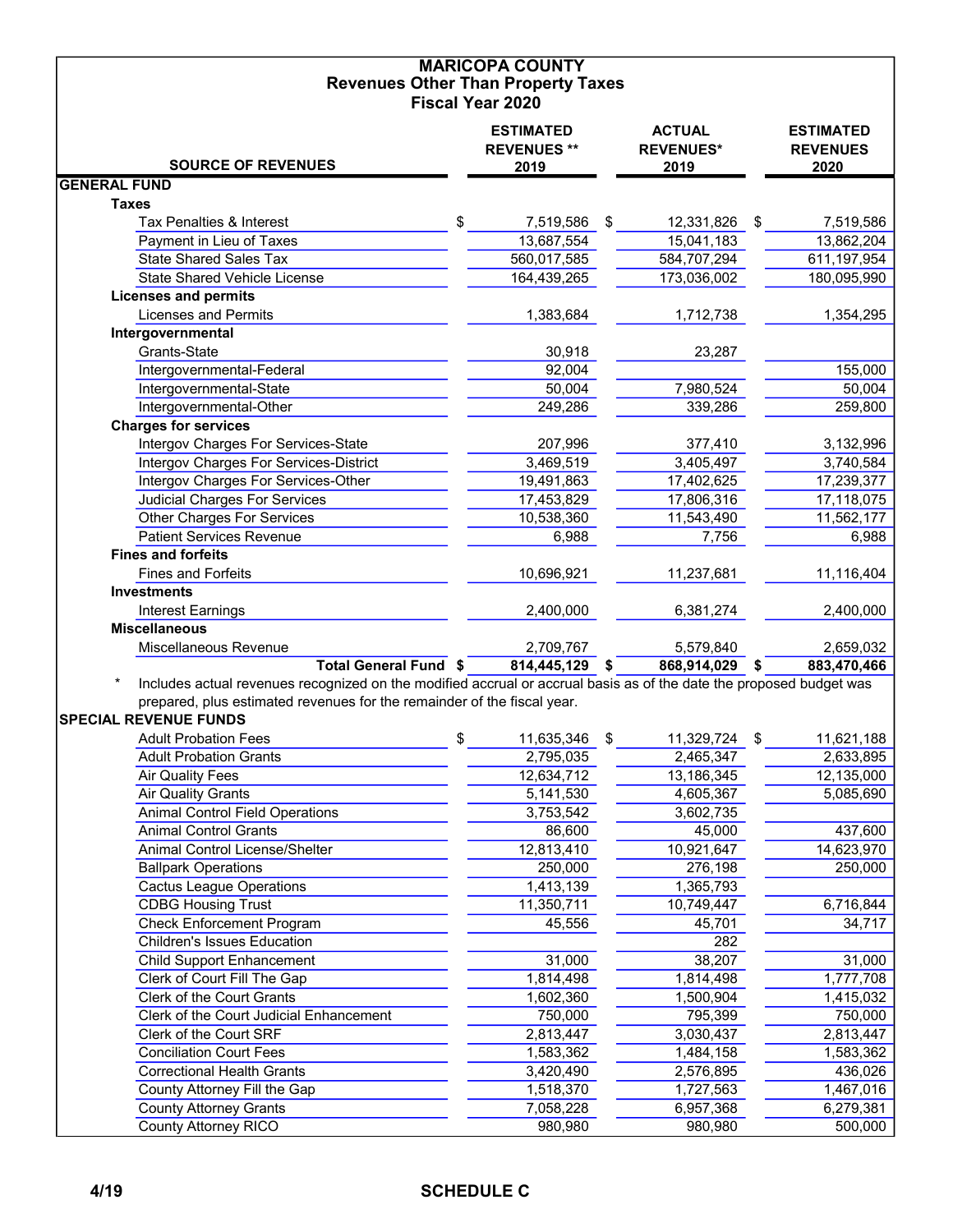#### MARICOPA COUNTY Revenues Other Than Property Taxes Fiscal Year 2020

| <b>SOURCE OF REVENUES</b>                        | <b>ESTIMATED</b><br><b>REVENUES **</b><br>2019 | <b>ACTUAL</b><br><b>REVENUES*</b><br>2019 | <b>ESTIMATED</b><br><b>REVENUES</b><br>2020 |
|--------------------------------------------------|------------------------------------------------|-------------------------------------------|---------------------------------------------|
| <b>Court Document Retrieval</b>                  | 1,053,207                                      | 1,118,957                                 | 1,053,207                                   |
| <b>Criminal Justice Enhancement</b>              | 1,088,405                                      | 1,087,651                                 | 1,030,437                                   |
| <b>Detention Operations</b>                      | 187,568,633                                    | 198,513,385                               | 203,707,919                                 |
| Diversion                                        | 1,512,525                                      | 1,620,667                                 | 1,676,631                                   |
| <b>Domestic Relations Mediation Education</b>    | 193,550                                        | 199,368                                   | 193,550                                     |
| <b>Educational Supplemental Program</b>          | 495,594                                        | 650,765                                   | 495,594                                     |
| <b>Elections Grants</b>                          |                                                | 618                                       |                                             |
| <b>Emancipation Administration</b>               |                                                | 392                                       |                                             |
| <b>Emergency Management</b>                      | 1,104,246                                      | 1,091,959                                 | 1,103,871                                   |
| Environmental Services Environmental Health      | 20,971,969                                     | 21,329,991                                | 21,012,670                                  |
| <b>Environmental Services Grants</b>             | 70,198                                         | 70,198                                    | 67,198                                      |
| <b>Expedited Child Support</b>                   | 637,500                                        | 672,423                                   | 637,500                                     |
| <b>Flood Control</b>                             | 1,025,389                                      | 3,262,149                                 | 1,136,677                                   |
| <b>Flood Control Grants</b>                      | 70,000                                         | 70,000                                    | 70,000                                      |
| <b>Human Services Grants</b>                     | 46,867,663                                     | 45,657,258                                | 43,480,515                                  |
| Inmate Health Services                           | 373,000                                        | 387,828                                   | 382,944                                     |
| Inmate Services                                  | 9,960,352                                      | 10,768,936                                | 11,002,708                                  |
| Justice Court Judicial Enhancement               | 737,183                                        | 831,639                                   | 737,183                                     |
| Justice Courts Special Revenue                   | 7,105,417                                      | 7,176,257                                 | 6,805,417                                   |
| Juvenile Probation Diversion                     | 180,000                                        | 162,870                                   | 162,870                                     |
| <b>Juvenile Probation Grants</b>                 | 3,493,387                                      | 3,311,267                                 | 3,585,679                                   |
| Juvenile Probation Special Fee                   | 2,449,280                                      | 2,707,692                                 | 2,669,783                                   |
| Juvenile Restitution                             | 1,050                                          | 1,384                                     |                                             |
| Lake Pleasant Recreation Services                | 3,284,085                                      | 3,436,347                                 | 3,284,085                                   |
| Law Library Fees                                 | 1,225,447                                      | 1,483,539                                 | 1,468,798                                   |
| Legal Defender Fill the Gap                      |                                                |                                           |                                             |
| <b>Library District</b>                          | 7,706,721                                      | 7,706,721                                 | 7,645,633                                   |
| <b>Library District Grants</b>                   | 165,000                                        | 466,610                                   | 75,000                                      |
| <b>Medical Examiner Grants</b>                   | 102,000                                        |                                           | 55,000                                      |
| Non-Departmental Grants                          |                                                | 44,864                                    |                                             |
|                                                  | 6,597,695                                      | 3,544,363                                 | 62,251,084                                  |
| <b>Officer Safety Equipment</b>                  | 150,000                                        | 150,000                                   | 150,000                                     |
| Palo Verde<br><b>Parks and Recreation Grants</b> | 703,153                                        | 708,799                                   | 673,954                                     |
|                                                  | 80,000                                         | 80,000                                    |                                             |
| <b>Parks Donations</b>                           | 25,404                                         | 29,453                                    | 25,404                                      |
| Parks Enhancement                                | 5,852,602                                      | 6,271,939                                 | 5,852,602                                   |
| Parks Souvenir                                   | 396,183                                        | 407,950                                   | 396,183                                     |
| Planning and Development Fees                    | 9,924,115                                      | 11,785,864                                | 10,278,221                                  |
| <b>Probate Fees</b>                              | 392,000                                        | 408,182                                   | 392,000                                     |
| Public Defender Fill the Gap                     | 879,367                                        | 879,367                                   | 879,367                                     |
| <b>Public Defender Grants</b>                    | 198,515                                        | 198,391                                   | 198,515                                     |
| <b>Public Defender Training</b>                  | 295,978                                        | 303,410                                   | 295,978                                     |
| Public Health Fees                               | 7,793,186                                      | 7,806,620                                 | 8,007,963                                   |
| <b>Public Health Grants</b>                      | 50,277,812                                     | 45,861,580                                | 49,465,102                                  |
| Recorders Surcharge                              | 3,807,689                                      | 3,808,809                                 | 3,807,689                                   |
| <b>School Communication</b>                      | 601,709                                        | 694,110                                   | 601,709                                     |
| <b>School Grants</b>                             | 14,862,763                                     | 14,862,763                                | 15,425,567                                  |
| School Transportation                            | 600,000                                        | 491,000                                   | 600,000                                     |
| <b>Sheriff Donations</b>                         | 1,485,000                                      | 1,485,000                                 | 60,000                                      |
| <b>Sheriff Grants</b>                            | 3,966,165                                      | 3,750,000                                 | 3,195,139                                   |
| Sheriff Jail Enhancement                         | 1,482,444                                      | 1,334,893                                 | 1,482,444                                   |
| Sheriff RICO                                     | 2,500,000                                      | 900,000                                   | 523,651                                     |
| Sheriff Towing and Impound                       | 142,700                                        | 111,032                                   | 60,000                                      |

#### 4/19 SCHEDULE C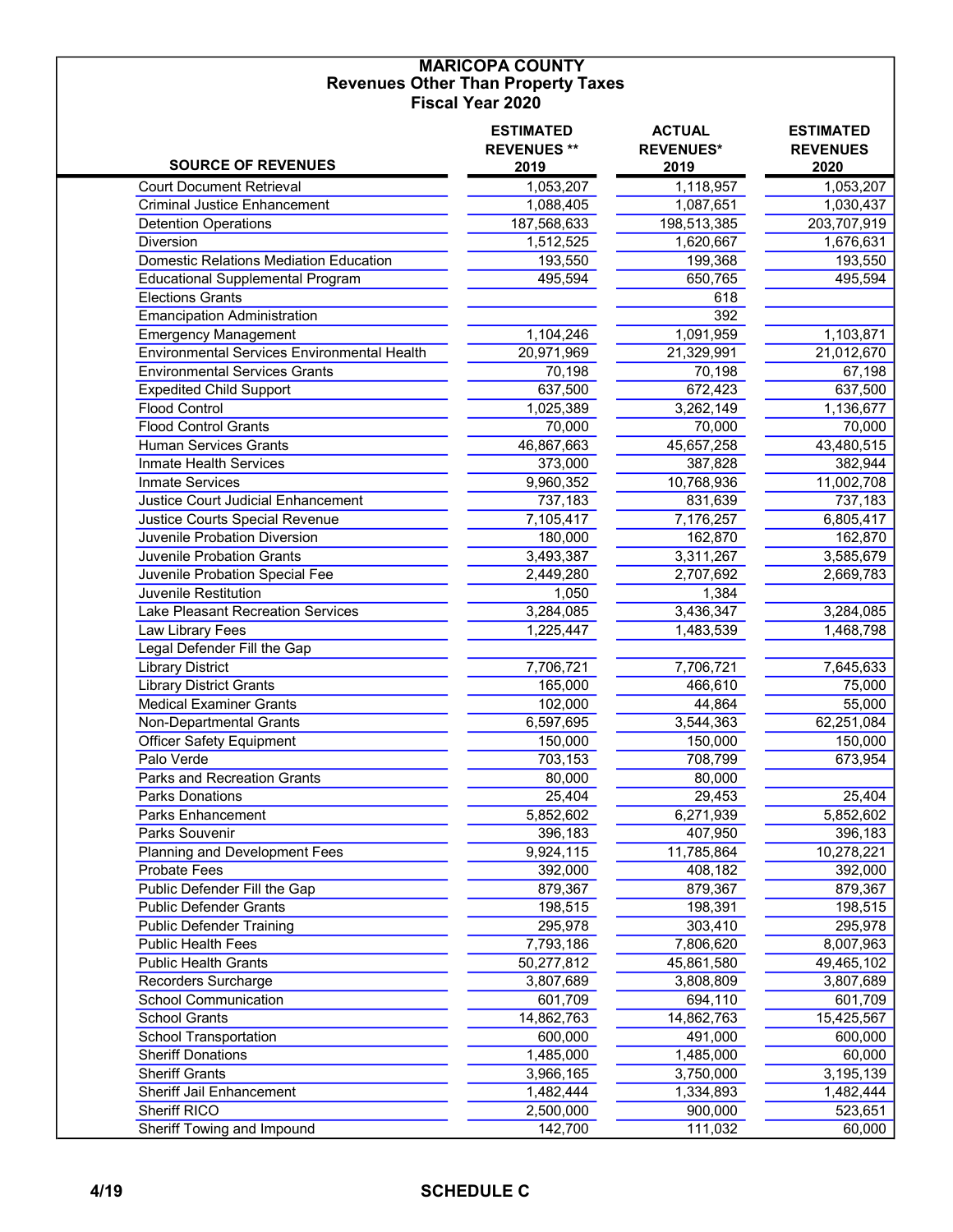#### MARICOPA COUNTY Revenues Other Than Property Taxes Fiscal Year 2020

| <b>SOURCE OF REVENUES</b>                                                                                                                                                                      | <b>ESTIMATED</b><br><b>REVENUES**</b><br>2019 |    | <b>ACTUAL</b><br><b>REVENUES*</b><br>2019 |     | <b>ESTIMATED</b><br><b>REVENUES</b><br>2020 |
|------------------------------------------------------------------------------------------------------------------------------------------------------------------------------------------------|-----------------------------------------------|----|-------------------------------------------|-----|---------------------------------------------|
|                                                                                                                                                                                                |                                               |    |                                           |     |                                             |
| <b>Small School Service</b>                                                                                                                                                                    | 109,551                                       |    | 220,062                                   |     | 109,551                                     |
| Spousal Maintenance Enforcement Enhancement<br>Spur Cross Ranch Conservation                                                                                                                   | 108,000                                       |    | 111,020                                   |     | 108,000                                     |
|                                                                                                                                                                                                | 294,955                                       |    | 301,482                                   |     | 294,955                                     |
| <b>Superior Court Building Repair</b>                                                                                                                                                          |                                               |    | 2,839                                     |     |                                             |
| Superior Court Fill the Gap                                                                                                                                                                    | 1,814,498                                     |    | 1,664,228                                 |     | 1,814,498                                   |
| <b>Superior Court Grants</b>                                                                                                                                                                   | 6,056,806                                     |    | 4,805,100                                 |     | 6,056,806                                   |
| <b>Superior Court Judicial Enhancement</b>                                                                                                                                                     | 499,000                                       |    | 536,298                                   |     | 524,727                                     |
| <b>Superior Court Special Revenue</b>                                                                                                                                                          | 4,932,280                                     |    | 5,158,909                                 |     | 4,932,280                                   |
| <b>Taxpayer Information</b>                                                                                                                                                                    | 125,000                                       |    | 125,000                                   |     | 125,000                                     |
| <b>Transportation Grants</b>                                                                                                                                                                   | 928,673                                       |    | 146,986                                   |     | 1,355,396                                   |
| <b>Transportation Operations</b>                                                                                                                                                               | 130,864,465                                   |    | 135,922,079                               |     | 140,067,358                                 |
| <b>Victim Compensation Interest</b>                                                                                                                                                            | 18,222                                        |    | 28,490                                    |     | 25,000                                      |
| Victim Compensation Restitution                                                                                                                                                                | 207,238                                       |    | 207,436                                   |     | 205,260                                     |
| Victim Location                                                                                                                                                                                | 2,000                                         |    | 4,715                                     |     | 2,000                                       |
| Waste Management                                                                                                                                                                               | 65,000                                        |    | 84,431                                    |     | 65,000                                      |
| <b>Waste Tire</b>                                                                                                                                                                              | 5,400,000                                     |    | 5,814,095                                 |     | 5,825,000                                   |
| Total Special Revenue and Grant Funds \$                                                                                                                                                       | 647,374,285                                   | \$ | 654,338,425                               |     | 710,266,148                                 |
| <b>County Improvement Debt</b><br>County Improvement Debt 2                                                                                                                                    | \$                                            | \$ | 326,533<br>96,491                         | \$  |                                             |
| <b>Stadium District Debt Service</b>                                                                                                                                                           | 3,441,766                                     |    | 3,419,766                                 |     |                                             |
| Total Debt Service Funds \$                                                                                                                                                                    | 3,441,766                                     | S  | 3,842,790                                 | S.  |                                             |
| <b>CAPITAL PROJECTS FUNDS</b>                                                                                                                                                                  |                                               |    |                                           |     |                                             |
| County Improvement 441 COP Series 2016                                                                                                                                                         |                                               |    | 710,915                                   |     |                                             |
| County Improvement COP Series 2015                                                                                                                                                             |                                               |    | 749,580                                   |     |                                             |
| <b>Detention Capital Projects</b>                                                                                                                                                              |                                               |    | 859,765                                   |     |                                             |
| <b>Flood Control Capital Projects</b>                                                                                                                                                          | 6,322,575                                     |    | 1,555,544                                 |     | 3,345,000                                   |
| <b>General Fund County Improvements</b>                                                                                                                                                        | 4,315,000                                     |    |                                           |     |                                             |
| Intergovernmental Capital Projects                                                                                                                                                             | 200                                           |    | 1,128                                     |     |                                             |
| Library District Capital Improvement                                                                                                                                                           | 60,000                                        |    | 165,034                                   |     | 120,000                                     |
| <b>Long Term Project Reserve</b>                                                                                                                                                               |                                               |    |                                           |     |                                             |
| <b>Technology Capital Improvement</b>                                                                                                                                                          |                                               |    | 4,287                                     |     |                                             |
| <b>Transportation Capital Project</b>                                                                                                                                                          | 32,065,657                                    |    | 21,286,629                                |     | 27,290,733                                  |
| <b>Total Capital Projects Funds \$</b>                                                                                                                                                         | 42,763,432                                    | \$ | 25,332,882                                | \$  | 30,755,733                                  |
| <b>INTERNAL SERVICE FUNDS</b>                                                                                                                                                                  |                                               |    |                                           |     |                                             |
| <b>Benefits Trust</b>                                                                                                                                                                          | \$<br>169,930,687                             | \$ | 170,045,287                               | \$  | 169,930,687                                 |
| <b>Benefits Trust-Agency</b>                                                                                                                                                                   | 14,959,815                                    |    | 14,907,382                                |     | 14,959,815                                  |
| <b>Equipment Services</b>                                                                                                                                                                      | 16,976,629                                    |    | 16,412,034                                |     | 17,250,095                                  |
| <b>Risk Management</b>                                                                                                                                                                         | 21,535,688                                    |    | 21,848,731                                |     | 22,205,403                                  |
| Telecommunications                                                                                                                                                                             | 26,717,258                                    |    | 28,070,083                                |     | 27,972,613                                  |
| Total Internal Service Funds \$                                                                                                                                                                | 250,120,077                                   | \$ | 251,283,517                               | - 5 | 252,318,613                                 |
| <b>ELIMINATIONS FUNDS</b>                                                                                                                                                                      |                                               |    |                                           |     |                                             |
| Eliminations                                                                                                                                                                                   | \$<br>$(220, 245, 950)$ \$                    |    | $(222, 184, 972)$ \$                      |     | (228, 456, 077)                             |
| <b>Total Eliminations Funds</b>                                                                                                                                                                | \$<br>(220, 245, 950)                         | \$ | (222, 184, 972)                           | \$  | (228, 456, 077)                             |
| <b>TOTAL ALL FUNDS \$</b>                                                                                                                                                                      | 1,537,898,739                                 | \$ | 1,581,526,671                             | S   | 1,648,354,883                               |
| Includes actual revenues recognized on the modified accrual or accrual basis as of the date the proposed budget was<br>prepared, plus estimated revenues for the remainder of the fiscal year. |                                               |    |                                           |     |                                             |

\*\* Includes revenues from adopted budget plus any approved adjustments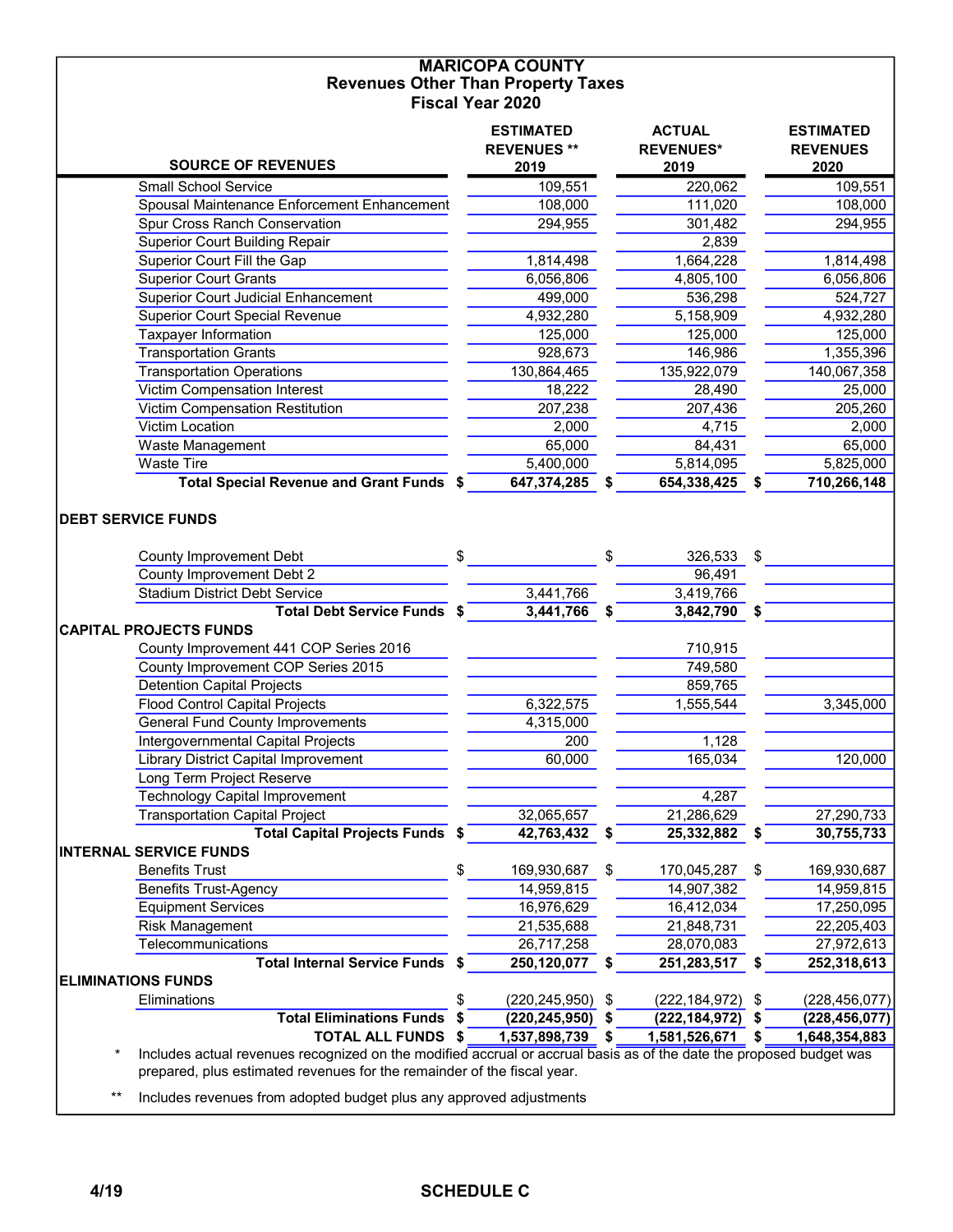| <b>Other Financing Sources/(Uses) and Interfund Transfers</b>                                                                                                                                                                  | <b>MARICOPA COUNTY</b>  |      |                                                                                                                                                                                                                                                                                                                                                                                                                                                                             |               |                            |      |                               |
|--------------------------------------------------------------------------------------------------------------------------------------------------------------------------------------------------------------------------------|-------------------------|------|-----------------------------------------------------------------------------------------------------------------------------------------------------------------------------------------------------------------------------------------------------------------------------------------------------------------------------------------------------------------------------------------------------------------------------------------------------------------------------|---------------|----------------------------|------|-------------------------------|
|                                                                                                                                                                                                                                | <b>Fiscal Year 2020</b> |      |                                                                                                                                                                                                                                                                                                                                                                                                                                                                             |               |                            |      |                               |
|                                                                                                                                                                                                                                | <b>OTHER FINANCING</b>  | 2020 |                                                                                                                                                                                                                                                                                                                                                                                                                                                                             |               | <b>INTERFUND TRANSFERS</b> | 2020 |                               |
| <b>FUND</b>                                                                                                                                                                                                                    | <b>SOURCES</b>          |      | (USES)                                                                                                                                                                                                                                                                                                                                                                                                                                                                      |               | $\overline{\mathsf{I\!N}}$ |      | (OUT)                         |
| <b>GENERAL FUND</b>                                                                                                                                                                                                            |                         |      |                                                                                                                                                                                                                                                                                                                                                                                                                                                                             |               |                            |      |                               |
| Non Departmental                                                                                                                                                                                                               | $\sim$ \$               |      |                                                                                                                                                                                                                                                                                                                                                                                                                                                                             | $\mathsf{\$}$ | 28,381,850                 |      | \$434,832,213                 |
| <b>Public Health</b>                                                                                                                                                                                                           |                         |      |                                                                                                                                                                                                                                                                                                                                                                                                                                                                             |               |                            |      | 3,000                         |
| Sheriff                                                                                                                                                                                                                        |                         |      |                                                                                                                                                                                                                                                                                                                                                                                                                                                                             |               |                            |      | 322,938                       |
| Total General Fund \$                                                                                                                                                                                                          |                         |      |                                                                                                                                                                                                                                                                                                                                                                                                                                                                             |               | 28,381,850<br>$\mathsf{s}$ | s.   | 435, 158, 151                 |
| <b>SPECIAL REVENUE FUNDS</b>                                                                                                                                                                                                   |                         |      |                                                                                                                                                                                                                                                                                                                                                                                                                                                                             |               |                            |      |                               |
| <b>Animal Care and Control</b>                                                                                                                                                                                                 |                         |      | $\overbrace{\text{S}}$ $\overbrace{\text{S}}$ $\overbrace{\text{S}}$ $\overbrace{\text{S}}$ $\overbrace{\text{S}}$ $\overbrace{\text{S}}$ $\overbrace{\text{S}}$ $\overbrace{\text{S}}$ $\overbrace{\text{S}}$ $\overbrace{\text{S}}$ $\overbrace{\text{S}}$ $\overbrace{\text{S}}$ $\overbrace{\text{S}}$ $\overbrace{\text{S}}$ $\overbrace{\text{S}}$ $\overbrace{\text{S}}$ $\overbrace{\text{S}}$ $\overbrace{\text{S}}$ $\overbrace{\text{S}}$ $\overbrace{\text{S}}$ |               | $\mathcal{S}$<br>2,090,133 |      | 638,520<br>$\frac{1}{2}$      |
| <b>County School Superintendent</b>                                                                                                                                                                                            |                         |      |                                                                                                                                                                                                                                                                                                                                                                                                                                                                             |               | 373,825                    |      |                               |
| <b>Flood Control District</b>                                                                                                                                                                                                  |                         |      |                                                                                                                                                                                                                                                                                                                                                                                                                                                                             |               |                            |      | 33,849,772                    |
| <b>Human Services</b>                                                                                                                                                                                                          |                         |      |                                                                                                                                                                                                                                                                                                                                                                                                                                                                             |               | 644,574                    |      |                               |
| Juvenile Probation                                                                                                                                                                                                             |                         |      |                                                                                                                                                                                                                                                                                                                                                                                                                                                                             |               | 15,000                     |      | 15,000                        |
| <b>Library District</b>                                                                                                                                                                                                        |                         |      |                                                                                                                                                                                                                                                                                                                                                                                                                                                                             |               | 2,000,000                  |      |                               |
| Non Departmental                                                                                                                                                                                                               |                         |      |                                                                                                                                                                                                                                                                                                                                                                                                                                                                             |               | 217,480,589                |      | 4,759,667                     |
| <b>Public Health</b>                                                                                                                                                                                                           |                         |      |                                                                                                                                                                                                                                                                                                                                                                                                                                                                             |               | 3,000                      |      |                               |
| <b>Superior Court</b>                                                                                                                                                                                                          |                         |      |                                                                                                                                                                                                                                                                                                                                                                                                                                                                             |               | 1,000,000                  |      | 1,000,000                     |
| Transportation                                                                                                                                                                                                                 | 300,000                 |      |                                                                                                                                                                                                                                                                                                                                                                                                                                                                             |               |                            |      | 56,094,680                    |
| <b>Total Special Revenue Funds \$</b>                                                                                                                                                                                          | $300,000$ \$            |      |                                                                                                                                                                                                                                                                                                                                                                                                                                                                             |               | 223,607,121                | S.   | 96,357,639                    |
|                                                                                                                                                                                                                                |                         |      |                                                                                                                                                                                                                                                                                                                                                                                                                                                                             |               |                            |      |                               |
| <b>DEBT SERVICE FUNDS</b>                                                                                                                                                                                                      |                         |      |                                                                                                                                                                                                                                                                                                                                                                                                                                                                             |               |                            |      |                               |
| Non Departmental                                                                                                                                                                                                               |                         |      |                                                                                                                                                                                                                                                                                                                                                                                                                                                                             |               | 24,755,913                 | \$   |                               |
|                                                                                                                                                                                                                                |                         |      |                                                                                                                                                                                                                                                                                                                                                                                                                                                                             |               | 24,755,913                 | \$   |                               |
| <b>CAPITAL PROJECTS FUNDS</b>                                                                                                                                                                                                  |                         |      |                                                                                                                                                                                                                                                                                                                                                                                                                                                                             |               |                            |      |                               |
| Flood Control District Control District Control Business Control District Control Control Control Control Control Control Control Control Control Control Control Control Control Control Control Control Control Control Cont |                         |      |                                                                                                                                                                                                                                                                                                                                                                                                                                                                             |               | \$33,849,772               | \$   |                               |
| <b>Library District</b>                                                                                                                                                                                                        |                         |      |                                                                                                                                                                                                                                                                                                                                                                                                                                                                             |               |                            |      | 2,000,000                     |
| Non Departmental                                                                                                                                                                                                               |                         |      |                                                                                                                                                                                                                                                                                                                                                                                                                                                                             |               | 250,071,354                |      | 88,244,900                    |
| Transportation                                                                                                                                                                                                                 |                         |      |                                                                                                                                                                                                                                                                                                                                                                                                                                                                             |               | 56,094,680                 |      |                               |
| Total Capital Projects Funds \$ 5                                                                                                                                                                                              |                         |      |                                                                                                                                                                                                                                                                                                                                                                                                                                                                             |               | 340,015,806                | \$   | 90,244,900                    |
| <b>INTERNAL SERVICE</b>                                                                                                                                                                                                        |                         |      |                                                                                                                                                                                                                                                                                                                                                                                                                                                                             |               |                            |      |                               |
| <b>Risk Management</b>                                                                                                                                                                                                         |                         |      |                                                                                                                                                                                                                                                                                                                                                                                                                                                                             |               | 5,000,000                  |      | $$\overbrace{\hspace{2.5cm}}$ |
|                                                                                                                                                                                                                                |                         |      |                                                                                                                                                                                                                                                                                                                                                                                                                                                                             |               | 5,000,000                  |      |                               |
|                                                                                                                                                                                                                                |                         |      |                                                                                                                                                                                                                                                                                                                                                                                                                                                                             |               |                            |      |                               |
| <b>ELIMINATIONS</b>                                                                                                                                                                                                            |                         |      |                                                                                                                                                                                                                                                                                                                                                                                                                                                                             |               |                            |      |                               |
| <b>Flood Control District</b>                                                                                                                                                                                                  |                         |      |                                                                                                                                                                                                                                                                                                                                                                                                                                                                             |               | \$ (33,849,772)            |      | \$ (33,849,772)               |
| <b>Library District</b>                                                                                                                                                                                                        |                         |      |                                                                                                                                                                                                                                                                                                                                                                                                                                                                             |               | (2,000,000)                |      | (2,000,000)                   |
| Transportation                                                                                                                                                                                                                 |                         |      |                                                                                                                                                                                                                                                                                                                                                                                                                                                                             |               | (56,094,680)               |      | (56,094,680)                  |
| <b>Eliminations County</b>                                                                                                                                                                                                     |                         |      |                                                                                                                                                                                                                                                                                                                                                                                                                                                                             |               | (529, 816, 238)            |      | (529, 816, 238)               |
| Total Eliminations Funds \$                                                                                                                                                                                                    |                         |      |                                                                                                                                                                                                                                                                                                                                                                                                                                                                             |               | \$ (621, 760, 690)         |      | \$ (621,760,690)              |
|                                                                                                                                                                                                                                |                         |      |                                                                                                                                                                                                                                                                                                                                                                                                                                                                             |               |                            |      |                               |
|                                                                                                                                                                                                                                |                         |      |                                                                                                                                                                                                                                                                                                                                                                                                                                                                             |               |                            |      |                               |
|                                                                                                                                                                                                                                |                         |      |                                                                                                                                                                                                                                                                                                                                                                                                                                                                             |               |                            |      |                               |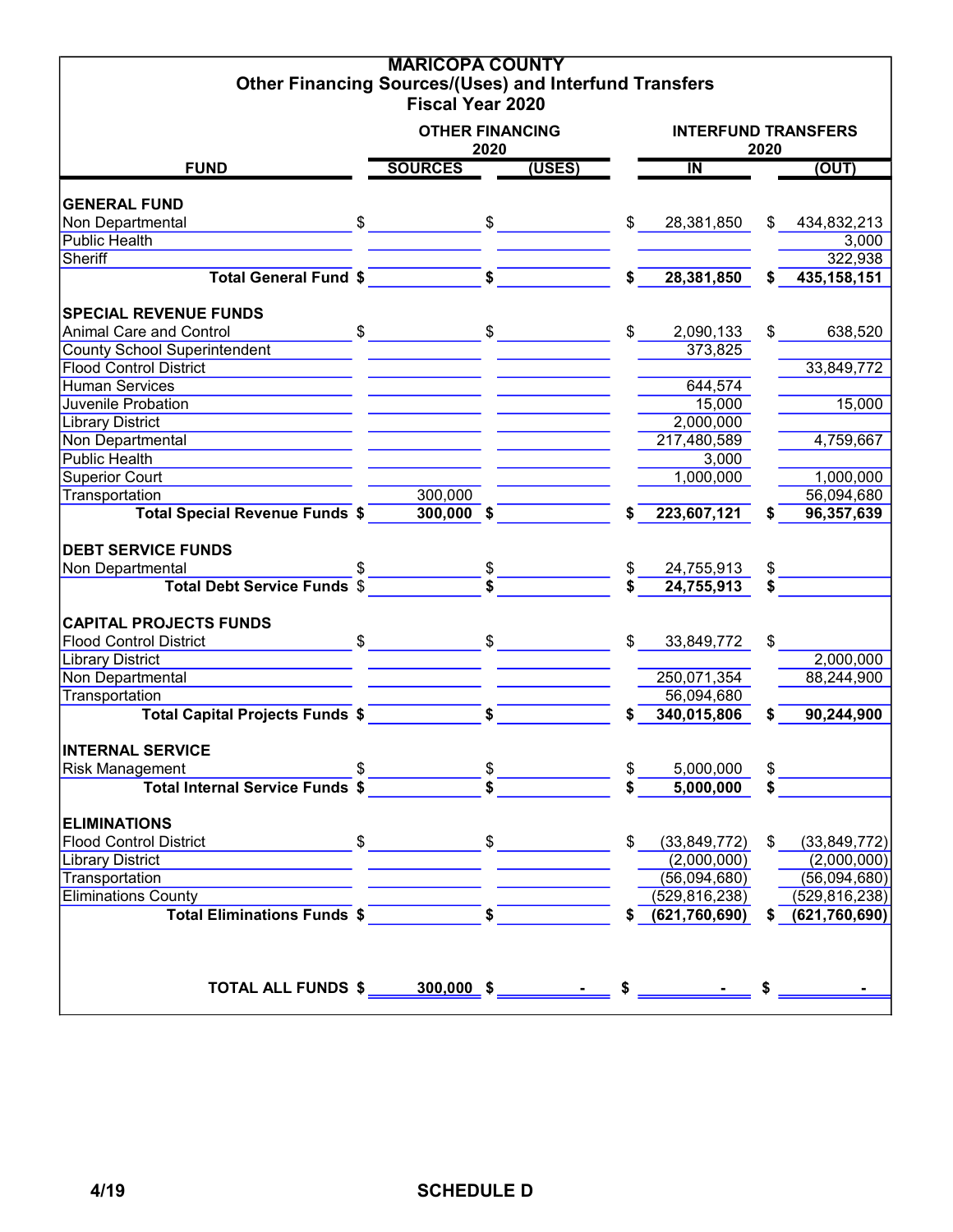| <b>MARICOPA COUNTY</b>                                          |    |                                         |    |                                       |    |                                          |    |                                         |  |  |  |  |  |
|-----------------------------------------------------------------|----|-----------------------------------------|----|---------------------------------------|----|------------------------------------------|----|-----------------------------------------|--|--|--|--|--|
| <b>Expenditures/Expenses by Fund</b><br><b>Fiscal Year 2020</b> |    |                                         |    |                                       |    |                                          |    |                                         |  |  |  |  |  |
|                                                                 |    |                                         |    |                                       |    |                                          |    |                                         |  |  |  |  |  |
|                                                                 |    | <b>ADOPTED</b>                          |    | <b>EXPENDITURE/</b>                   |    |                                          |    |                                         |  |  |  |  |  |
|                                                                 |    | <b>BUDGETED</b>                         |    | <b>EXPENSE</b>                        |    | <b>ACTUAL</b>                            |    | <b>BUDGETED</b>                         |  |  |  |  |  |
|                                                                 |    | <b>EXPENDITURES/</b><br><b>EXPENSES</b> |    | <b>ADJUSTMENTS</b><br><b>APPROVED</b> |    | <b>EXPENDITURES/</b><br><b>EXPENSES*</b> |    | <b>EXPENDITURES/</b><br><b>EXPENSES</b> |  |  |  |  |  |
| <b>FUND/DEPARTMENT</b>                                          |    | 2019                                    |    | 2019                                  |    | 2019                                     |    | 2020                                    |  |  |  |  |  |
|                                                                 |    |                                         |    |                                       |    |                                          |    |                                         |  |  |  |  |  |
| <b>GENERAL FUND</b>                                             |    |                                         |    |                                       |    |                                          |    |                                         |  |  |  |  |  |
| <b>Adult Probation</b>                                          | \$ | 59,970,769                              | \$ | 4,606,487                             | \$ | 64,418,274                               | \$ | 63,734,729                              |  |  |  |  |  |
| <b>Air Quality</b>                                              |    | 1,119,037                               |    |                                       |    | 1,119,037                                |    | 1,119,037                               |  |  |  |  |  |
| Animal Care and Control<br>Assessor                             |    | 758,954<br>25,219,138                   |    | 473,500                               |    | 758,954<br>25, 191, 947                  |    | 1,066,360<br>25,941,695                 |  |  |  |  |  |
| <b>Assistant County Manager 940</b>                             |    | 711,482                                 |    | 17,439                                |    | 650,315                                  |    | 735,995                                 |  |  |  |  |  |
| <b>Assistant County Manager 950</b>                             |    | 703,353                                 |    | 41,000                                |    | 383,658                                  |    | 414,216                                 |  |  |  |  |  |
| <b>Board of Supervisors Dist 1</b>                              |    | 420,994                                 |    | 7,394                                 |    | 426,006                                  |    | 429,164                                 |  |  |  |  |  |
| Board of Supervisors Dist 2                                     |    | 420,994                                 |    | 7,394                                 |    | 427,404                                  |    | 429,164                                 |  |  |  |  |  |
| <b>Board of Supervisors Dist 3</b>                              |    | 420,994                                 |    | 7,394                                 |    | 423,778                                  |    | 429,164                                 |  |  |  |  |  |
| <b>Board of Supervisors Dist 4</b>                              |    | 420,994                                 |    | 7,394                                 |    | 423,108                                  |    | 429,164                                 |  |  |  |  |  |
| <b>Board of Supervisors Dist 5</b>                              |    | 420,994                                 |    | 7,394                                 |    | 428,388                                  |    | 429,164                                 |  |  |  |  |  |
| <b>Budget</b>                                                   |    | 1,806,924                               |    | 32,897                                |    | 1,564,413                                |    | 1,693,747                               |  |  |  |  |  |
| Call Center<br>Clerk of the Board                               |    | 1,609,286<br>1,593,256                  |    | 18,996                                |    | 1,604,678                                |    | 1,640,324                               |  |  |  |  |  |
| Clerk of the Superior Court                                     |    | 35,912,872                              |    | 56,663<br>987,925                     |    | 1,457,848<br>35,645,244                  |    | 1,647,317<br>36,366,917                 |  |  |  |  |  |
| Constables                                                      |    | 4,067,429                               |    | 43,381                                |    | 3,947,791                                |    | 3,834,556                               |  |  |  |  |  |
| <b>Correctional Health</b>                                      |    | 3,750,187                               |    | 28,928                                |    | 3,103,963                                |    | 3,781,500                               |  |  |  |  |  |
| <b>County Attorney</b>                                          |    | 92,211,382                              |    | 2,379,730                             |    | 93,314,896                               |    | 99,064,678                              |  |  |  |  |  |
| <b>County Manager</b>                                           |    | 4,487,463                               |    | 82,232                                |    | 4,375,740                                |    | 4,799,109                               |  |  |  |  |  |
| <b>County School Superintendent</b>                             |    | 4,596,531                               |    | 32,765                                |    | 4,629,296                                |    | 2,841,625                               |  |  |  |  |  |
| <b>Elections</b>                                                |    | 19,960,112                              |    | 2,800,049                             |    | 21,425,467                               |    | 13,148,398                              |  |  |  |  |  |
| <b>Emergency Management</b>                                     |    | 2,941,744                               |    | 28,221                                |    | 2,819,715                                |    | 3,160,555                               |  |  |  |  |  |
| <b>Enterprise Technology</b>                                    |    | 46,766,740                              |    | (2, 118, 983)                         |    | 37,054,152                               |    | 65,492,880                              |  |  |  |  |  |
| <b>Environmental Services</b>                                   |    | 9,465,370                               |    | 88,190                                |    | 9,417,405                                |    | 9,640,414                               |  |  |  |  |  |
| <b>Equipment Services</b><br><b>Facilities Management</b>       |    | 7,251,445<br>47,069,010                 |    | (213, 163)                            |    | 7,251,445<br>43,007,105                  |    | 4,634,400<br>50,018,074                 |  |  |  |  |  |
| Finance                                                         |    | 3,802,088                               |    | 88,404                                |    | 3,815,827                                |    | 3,894,006                               |  |  |  |  |  |
| <b>Human Resources</b>                                          |    | 9,127,371                               |    | 109,220                               |    | 8,238,122                                |    | 11,696,713                              |  |  |  |  |  |
| <b>Human Services</b>                                           |    | 2,481,987                               |    | 72,666                                |    | 2,413,351                                |    | 3,940,220                               |  |  |  |  |  |
| <b>Internal Audit</b>                                           |    | 2,298,332                               |    | 242,156                               |    | 2,270,282                                |    | 2,349,215                               |  |  |  |  |  |
| <b>Justice Courts</b>                                           |    | 19,765,976                              |    | 404,565                               |    | 20,166,627                               |    | 20,387,600                              |  |  |  |  |  |
| Juvenile Probation                                              |    | 19,337,799                              |    | 1,349,557                             |    | 20,360,917                               |    | 20,251,779                              |  |  |  |  |  |
| Legal Advocate                                                  |    | 13,822,987                              |    | 290,738                               |    | 13,871,948                               |    | 14,382,611                              |  |  |  |  |  |
| Legal Defender                                                  |    | 14,427,177                              |    | 358,525                               |    | 14,332,818                               |    | 14,337,154                              |  |  |  |  |  |
| <b>Medical Examiner</b>                                         |    | 12,449,256                              |    | 127,585                               |    | 12,256,506                               |    | 12,054,453                              |  |  |  |  |  |
| Non Departmental<br>Parks and Recreation                        |    | 338,027,471<br>915,887                  |    | (14,363,217)<br>62,843                |    | 257,652,422<br>938,730                   |    | 381,630,068<br>918,891                  |  |  |  |  |  |
| Planning and Development                                        |    | 968,232                                 |    | 200,000                               |    | 1,087,349                                |    | 1,268,462                               |  |  |  |  |  |
| <b>Procurement Services</b>                                     |    | 2,563,192                               |    | 56,510                                |    | 2,330,517                                |    | 2,610,313                               |  |  |  |  |  |
| <b>Public Advocate</b>                                          |    | 8,891,090                               |    | 189,089                               |    | 8,996,254                                |    | 10,132,916                              |  |  |  |  |  |
| <b>Public Defender</b>                                          |    | 45,679,071                              |    | (272, 708)                            |    | 44,685,864                               |    | 45,051,795                              |  |  |  |  |  |
| <b>Public Defense Services</b>                                  |    | 51,250,045                              |    | 1,376,004                             |    | 49,962,463                               |    | 52,045,878                              |  |  |  |  |  |
| <b>Public Fiduciary</b>                                         |    | 4,012,202                               |    | 68,902                                |    | 4,081,104                                |    | 4,120,236                               |  |  |  |  |  |
| Public Health                                                   |    | 12,908,452                              |    | 253,480                               |    | 12,871,956                               |    | 14,533,873                              |  |  |  |  |  |
| Recorder                                                        |    | 5,373,002                               |    | 76,979                                |    | 5,333,428                                |    | 5,527,714                               |  |  |  |  |  |
| <b>Sheriff</b>                                                  |    | 136,293,723                             |    | 14,604,690                            |    | 142,892,172                              |    | 162,956,605                             |  |  |  |  |  |
| <b>Superior Court</b>                                           |    | 99,521,913                              |    | (2,260,444)                           |    | 96,604,010                               |    | 100,011,732                             |  |  |  |  |  |
| Transportation<br>Treasurer                                     |    | 111,672<br>6,010,543                    |    | 119,463                               |    | 111,672<br>6,095,844                     |    | 111,672<br>6,928,779                    |  |  |  |  |  |
| Total General Fund \$                                           |    | 1,184,116,922                           | \$ | 12,578,234                            | \$ | 1,096,640,210                            | \$ | 1,288,065,031                           |  |  |  |  |  |
| ** Includes Contingency of                                      | \$ | 42,452,280                              | \$ | (1,707,523)                           | \$ |                                          | \$ | 36,718,738                              |  |  |  |  |  |

### 4/19 SCHEDULE E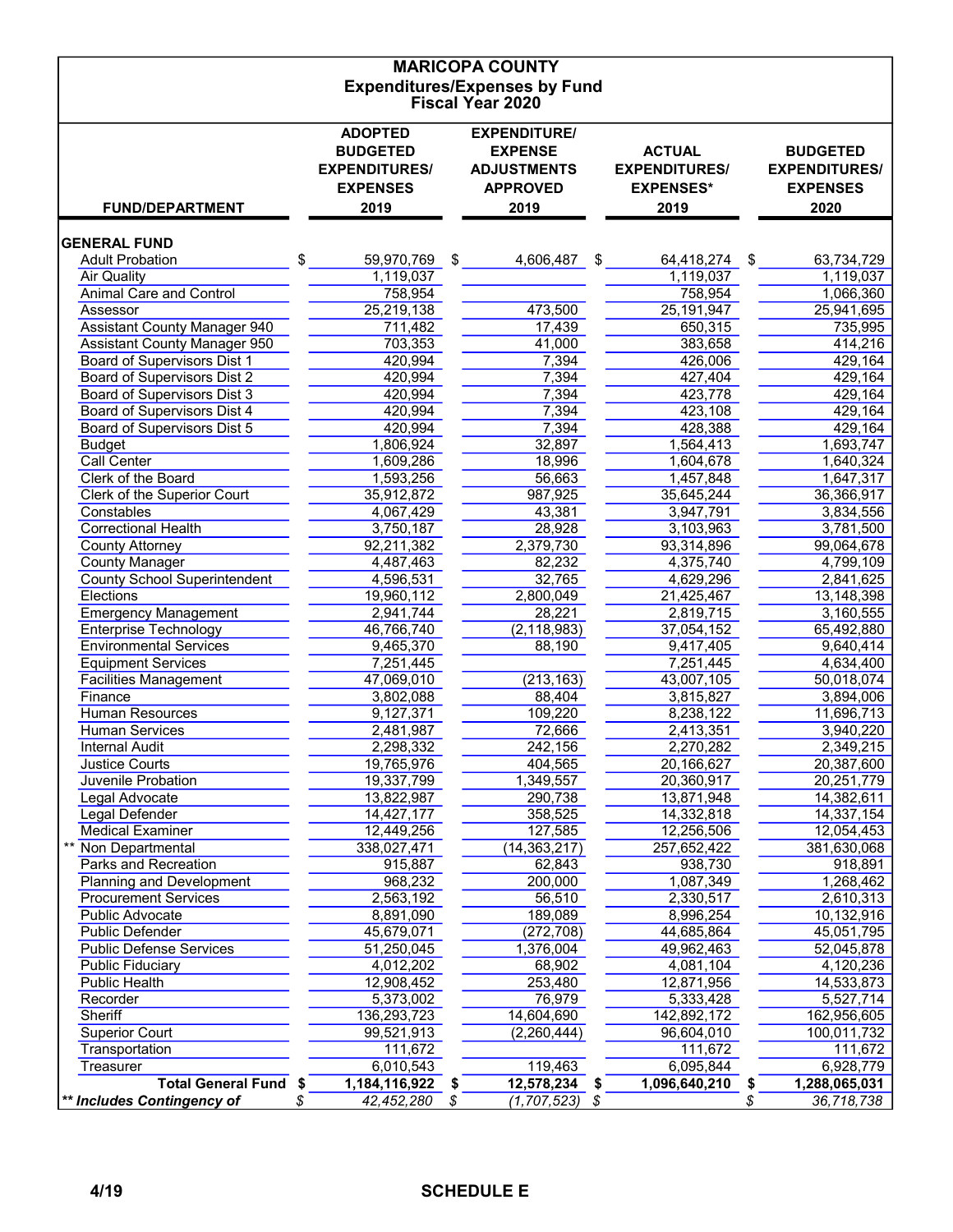|                                       |    | <b>ADOPTED</b><br><b>BUDGETED</b> | <b>EXPENDITURE/</b><br><b>EXPENSE</b> | <b>ACTUAL</b>        | <b>BUDGETED</b>      |
|---------------------------------------|----|-----------------------------------|---------------------------------------|----------------------|----------------------|
|                                       |    | <b>EXPENDITURES/</b>              | <b>ADJUSTMENTS</b>                    | <b>EXPENDITURES/</b> | <b>EXPENDITURES/</b> |
|                                       |    | <b>EXPENSES</b>                   | <b>APPROVED</b>                       | <b>EXPENSES*</b>     | <b>EXPENSES</b>      |
| <b>FUND/DEPARTMENT</b>                |    | 2019                              | 2019                                  | 2019                 | 2020                 |
| <b>SPECIAL REVENUE FUNDS</b>          |    |                                   |                                       |                      |                      |
| <b>Adult Probation</b>                | \$ | 52,530,237                        | \$<br>1,302,032                       | \$<br>53,689,006     | \$<br>54,358,055     |
| <b>Air Quality</b>                    |    | 22,519,687                        |                                       | 20,811,528           | 24, 182, 477         |
| <b>Animal Care and Control</b>        |    | 17,112,195                        | 50,171                                | 14,955,433           | 16,513,183           |
| <b>Assistant County Manager 950</b>   |    | 11,043,196                        | 1,628,040                             | 9,949,747            | 14,813,735           |
| Clerk of the Superior Court           |    | 8,540,267                         | 162,900                               | 7,601,569            | 11,413,933           |
| <b>Correctional Health</b>            |    | 66,433,229                        | 4,276,140                             | 67,501,525           | 68,635,220           |
| <b>County Attorney</b>                |    | 12,676,565                        | 1,493,579                             | 13,226,077           | 11,799,440           |
| <b>County School Superintendent</b>   |    | 17,481,587                        | 110,000                               | 16,825,379           | 18,318,964           |
| <b>Emergency Management</b>           |    | 1,846,443                         | 39,010                                | 1,775,937            | 1,919,101            |
| Enterprise Technology                 |    | 1,008,092                         | 20,861                                | 1,016,298            | 2,062,598            |
| <b>Environmental Services</b>         |    | 26,543,078                        | 1,843,000                             | 27,815,381           | 29,011,372           |
| <b>Equipment Services</b>             |    | 1,567,250                         |                                       | 1,544,415            | 1,050,000            |
| <b>Facilities Management</b>          |    | 26,158,638                        | 48,936                                | 23,485,135           | 27,468,529           |
| Finance                               |    | 2,000,000                         |                                       | 1,924,287            | 2,000,000            |
| <b>Flood Control District</b>         |    | 34,005,965                        | 1,591,000                             | 31,883,521           | 37,868,261           |
| <b>Human Services</b>                 |    | 58,739,514                        |                                       | 56,826,539           | 50,841,933           |
| Integrated Crim Justice Info          |    | 2,876,513                         | 22,194                                | 2,604,401            | 1,694,956            |
| <b>Justice Courts</b>                 |    | 8,842,600                         |                                       | 7,742,460            | 8,142,600            |
| Juvenile Probation                    |    | 42,844,029                        | 504,569                               | 43,226,810           | 46,567,391           |
| Legal Advocate                        |    | 33,873                            |                                       | 30,877               | 24,148               |
| <b>Legal Defender</b>                 |    | 186,592                           | (66, 362)                             | 107,966              | 68,666               |
| <b>Library District</b>               |    | 30,124,765                        | 1,020,000                             | 30,576,144           | 34,069,155           |
| <b>Medical Examiner</b>               |    | 22,000                            | 80,000                                | 44,864               | 55,000               |
| Non Departmental                      |    | 22,956,940                        | (1,815,811)                           | 248,819              | 85,748,325           |
| Parks and Recreation                  |    | 12,700,839                        | 40,000                                | 11,317,868           | 12,182,899           |
| <b>Planning and Development</b>       |    | 11,342,525                        | 400,000                               | 10,962,237           | 12,293,897           |
| <b>Public Defender</b>                |    | 1,577,709                         | 82,953                                | 1,482,146            | 1,553,148            |
| <b>Public Health</b>                  |    | 49,141,789                        |                                       | 46,017,719           | 45,972,129           |
| Recorder                              |    | 3,740,646                         |                                       | 3,740,351            | 4,407,471            |
| Sheriff                               |    | 248,728,111                       | (5,464,855)                           | 231,481,855          | 241,214,101          |
| <b>Stadium District</b>               |    | 1,621,198                         |                                       | 6,495,172            | 250,000              |
| <b>Superior Court</b>                 |    | 17,711,541                        | 1,850,562                             | 16,666,070           | 19,788,870           |
| Transportation                        |    | 79,503,909                        | 400,708                               | 73,598,469           | 96,440,470           |
| Treasurer                             |    | 125,000                           |                                       | 125,000              | 125,000              |
| <b>Total Special Revenue Funds \$</b> |    | 894,286,522                       | \$<br>9,619,627                       | \$<br>837,301,005    | \$<br>982,855,027    |
| ** Includes Contingency of            | \$ | 4,085,632                         | \$<br>$(309, 624)$ \$                 |                      | \$<br>3,776,008      |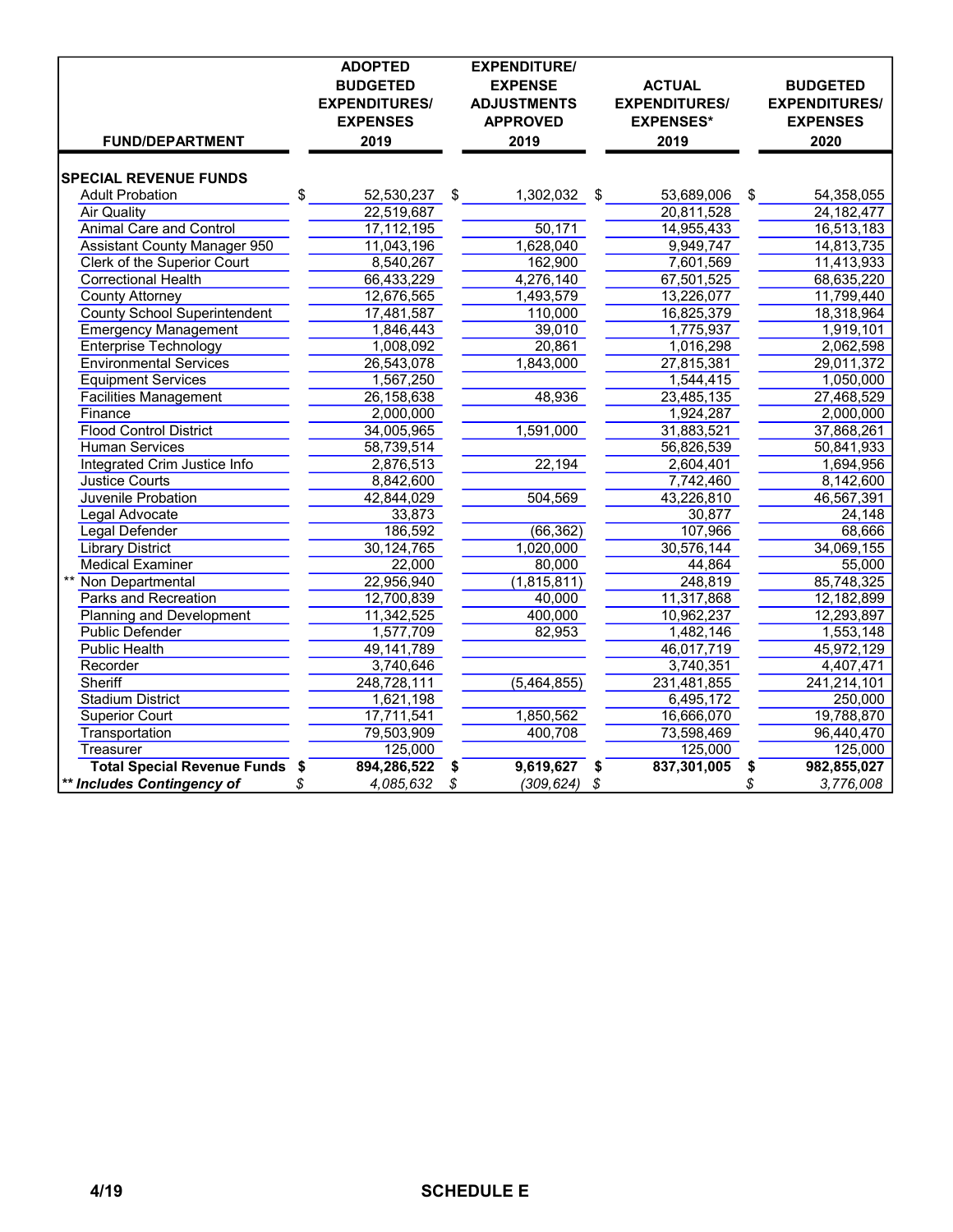|                                     |    | <b>ADOPTED</b><br><b>BUDGETED</b><br><b>EXPENDITURES/</b> |    | <b>EXPENDITURE/</b><br><b>EXPENSE</b><br><b>ADJUSTMENTS</b> |     | <b>ACTUAL</b><br><b>EXPENDITURES/</b> |    | <b>BUDGETED</b><br><b>EXPENDITURES/</b> |
|-------------------------------------|----|-----------------------------------------------------------|----|-------------------------------------------------------------|-----|---------------------------------------|----|-----------------------------------------|
|                                     |    | <b>EXPENSES</b>                                           |    | <b>APPROVED</b>                                             |     | <b>EXPENSES*</b>                      |    | <b>EXPENSES</b>                         |
| <b>FUND/DEPARTMENT</b>              |    | 2019                                                      |    | 2019                                                        |     | 2019                                  |    | 2020                                    |
| <b>DEBT SERVICE FUNDS</b>           |    |                                                           |    |                                                             |     |                                       |    |                                         |
| Non Departmental                    | £. | 26,234,364                                                | \$ |                                                             | \$. | 26,234,364                            | \$ | 25,269,472                              |
| <b>Stadium District</b>             |    | 5,943,835                                                 |    |                                                             |     | 8,104,772                             |    |                                         |
| <b>Total Debt Service Funds</b>     | S  | 32,178,199                                                | S  |                                                             | S   | 34,339,136                            | S  | 25,269,472                              |
| <b>CAPITAL PROJECTS FUNDS</b>       |    |                                                           |    |                                                             |     |                                       |    |                                         |
| <b>Flood Control District</b>       |    | 63,000,000                                                | \$ |                                                             |     | 27,925,228                            | \$ | 85,303,029                              |
| Non Departmental                    |    | 240,995,502                                               |    | (8,911,124)                                                 |     | 177,570,313                           |    | 188,292,078                             |
| Transportation                      |    | 123,897,433                                               |    | (400, 708)                                                  |     | 79,784,673                            |    | 113,391,278                             |
| Total Capital Projects Funds \$     |    | 427,892,935                                               | S  | (9,311,832)                                                 | S   | 285,280,214                           | S  | 386,986,385                             |
| <b>INTERNAL SERVICE</b>             |    |                                                           |    |                                                             |     |                                       |    |                                         |
| Enterprise Technology               |    | 26,907,841                                                |    | (26, 541)                                                   |     | 26,584,809                            |    | 28,281,910                              |
| <b>Equipment Services</b>           |    | 17,871,620                                                |    |                                                             |     | 16,812,034                            |    | 18,061,686                              |
| <b>Human Resources</b>              |    | 185,190,502                                               |    |                                                             |     | 184,952,669                           |    | 185,190,502                             |
| <b>Risk Management</b>              |    | 34,982,750                                                |    |                                                             |     | 34,731,984                            |    | 35,338,973                              |
| Total Internal Service Funds \$     |    | 264,952,713                                               | S  | $(26, 541)$ \$                                              |     | 263,081,496                           | S  | 266,873,071                             |
| <b>ELIMINATIONS</b>                 |    |                                                           |    |                                                             |     |                                       |    |                                         |
| <b>Eliminations County</b>          | £. | (211,413,793)                                             | \$ |                                                             | \$. | $(213, 352, 815)$ \$                  |    | (218, 795, 743)                         |
| <b>Eliminations County and Dist</b> |    | (8,832,157)                                               |    |                                                             |     | (8,832,157)                           |    | (9,660,334)                             |
| <b>Total Eliminations Funds</b>     |    | (220,245,950)                                             | S  |                                                             |     | (222, 184, 972)                       | S  | (228,456,077)                           |
| <b>TOTAL ALL FUNDS</b>              |    | 2,583,181,341                                             | S  | 12,859,488                                                  | S   | 2,294,457,089                         | S  | 2,721,592,909                           |

\* Includes actual expenditures/expenses recognized on the modified accrual or accrual basis as of the date the proposed budget was prepared, plus estimated expenditures/expenses for the remainder of the fiscal year.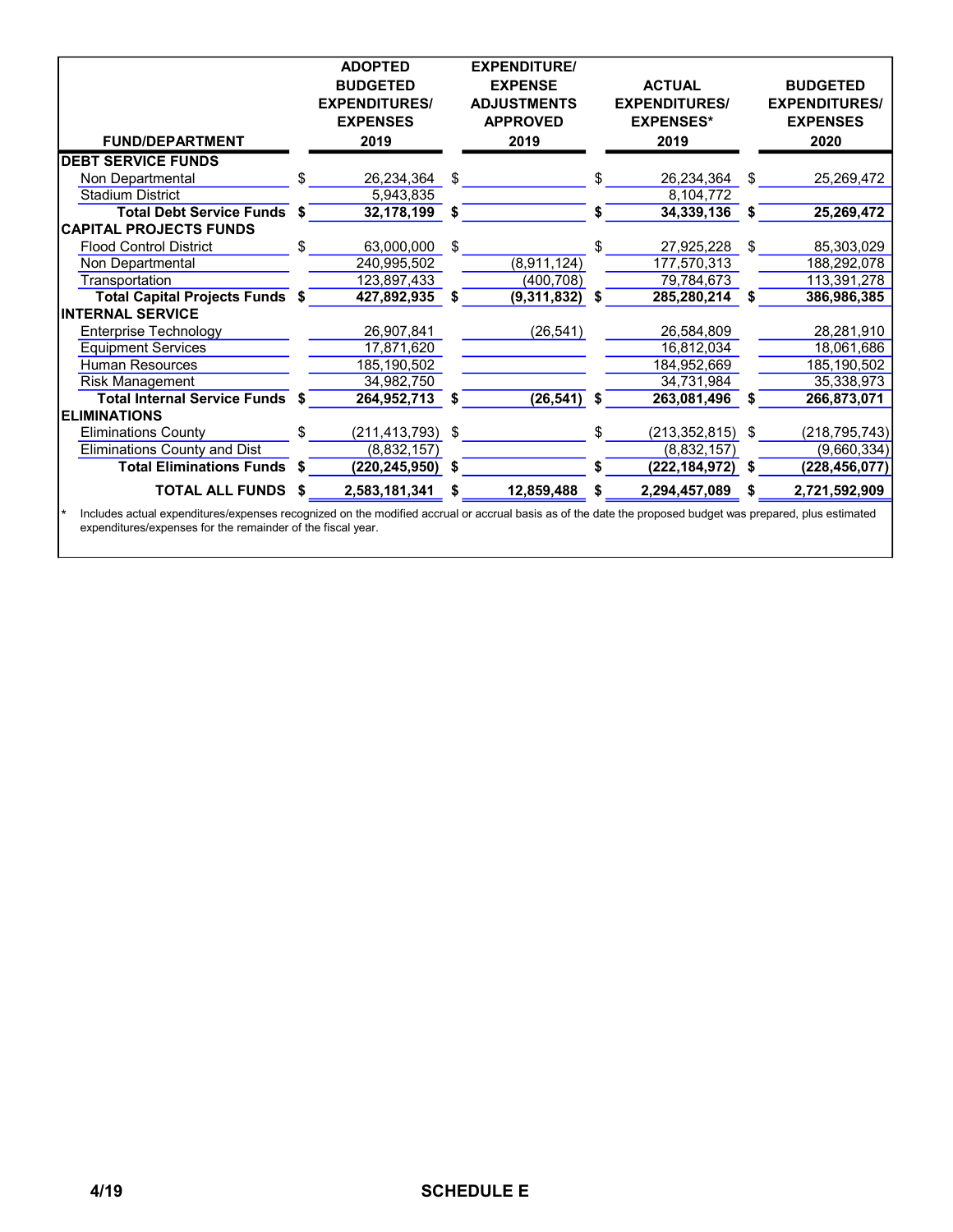|                                        |     | <b>MARICOPA COUNTY</b>            |                                            |                      |     |                      |
|----------------------------------------|-----|-----------------------------------|--------------------------------------------|----------------------|-----|----------------------|
|                                        |     |                                   | <b>Expenditures/Expenses by Department</b> |                      |     |                      |
|                                        |     | <b>Fiscal Year 2020</b>           |                                            |                      |     |                      |
|                                        |     |                                   |                                            |                      |     |                      |
|                                        |     |                                   |                                            |                      |     |                      |
|                                        |     | <b>ADOPTED</b><br><b>BUDGETED</b> | <b>EXPENDITURE/</b>                        |                      |     |                      |
|                                        |     |                                   | <b>EXPENSE</b>                             | <b>ACTUAL</b>        |     | <b>BUDGETED</b>      |
|                                        |     | <b>EXPENDITURES/</b>              | <b>ADJUSTMENTS</b>                         | <b>EXPENDITURES/</b> |     | <b>EXPENDITURES/</b> |
|                                        |     | <b>EXPENSES</b>                   | <b>APPROVED</b>                            | <b>EXPENSES*</b>     |     | <b>EXPENSES</b>      |
| DEPARTMENT/FUND                        |     | 2019                              | 2019                                       | 2019                 |     | 2020                 |
|                                        |     |                                   |                                            |                      |     |                      |
| <b>Adult Probation</b>                 |     |                                   |                                            |                      |     |                      |
| <b>Adult Probation Fees</b>            |     | 12,385,346                        |                                            | 12,348,492           |     | 12,546,188           |
| <b>Adult Probation Grants</b>          |     | 2,506,044                         | 288.991                                    | 2,465,347            |     | 2,633,895            |
| <b>Detention Operations</b>            |     | 37,638,847                        | 1,013,041                                  | 38,875,167           |     | 39.177.972           |
| General                                |     | 59,970,769                        | 4,606,487                                  | 64,418,274           |     | 63,734,729           |
| <b>Department Total</b>                |     | 112,501,006 \$                    | $5.908.519$ \$                             | 118,107,280 \$       |     | 118,092,784          |
| Air Quality                            |     |                                   |                                            |                      |     |                      |
| <b>Air Quality Fees</b>                |     | 17,378,157                        |                                            | 16,206,161           |     | 19,096,787           |
| <b>Air Quality Grants</b>              |     | 5,141,530                         |                                            | 4,605,367            |     | 5,085,690            |
|                                        |     | 1,119,037                         |                                            | 1,119,037            |     |                      |
| General<br><b>Department Total</b>     |     |                                   |                                            | \$                   |     | 1,119,037            |
|                                        | \$  | 23,638,724 \$                     |                                            | 21,930,565 \$        |     | 25,301,514           |
| Animal Care and Control                |     |                                   |                                            |                      |     |                      |
| <b>Animal Control Field Operations</b> |     | 4,253,542                         | (13,929)                                   | 3,861,566            |     |                      |
| <b>Animal Control Grants</b>           |     |                                   | 64,100                                     | 22,500               |     | 437,600              |
| Animal Control License/Shelter         |     | 12,858,653                        |                                            | 11,071,367           |     | 16,075,583           |
| General                                |     | 758,954                           |                                            | 758,954              |     | 1.066.360            |
| <b>Department Total</b>                |     | 17,871,149 \$                     | $50,171$ \$                                | 15,714,387 \$        |     | 17,579,543           |
|                                        |     |                                   |                                            |                      |     |                      |
| Assessor                               |     |                                   |                                            |                      |     |                      |
| General                                |     | 25,219,138                        | 473,500                                    | 25,191,947           |     | 25,941,695           |
| <b>Department Total</b>                |     | $25,219,138$ \$                   | 473,500 \$                                 | 25.191.947 \$        |     | 25.941.695           |
|                                        |     |                                   |                                            |                      |     |                      |
| Assistant County Manager 940           |     |                                   |                                            |                      |     |                      |
| General                                |     | 711,482                           | 17,439                                     | 650,315              |     | 735,995              |
| <b>Department Total</b>                | \$  | $711,482$ \$                      | 17,439 \$                                  | 650,315 \$           |     | 735,995              |
|                                        |     |                                   |                                            |                      |     |                      |
| Assistant County Manager 950           |     |                                   |                                            |                      |     |                      |
| <b>Detention Operations</b>            |     | 433,205                           | 8,241                                      | 436,099              |     |                      |
| General                                |     | 703,353                           | 41,000                                     | 383,658              |     | 414,216              |
| Non-Departmental Grants                |     |                                   | 1,619,799                                  | 1,619,799            |     | 1,619,799            |
| <b>Public Health Grants</b>            |     | 10,609,991                        |                                            | 7,893,849            |     | 13,193,936           |
| <b>Department Total</b>                | \$  | 11,746,549 \$                     | 1,669,040 \$                               | 10,333,405           | -\$ | 15,227,951           |
|                                        |     |                                   |                                            |                      |     |                      |
| Board of Supervisors Dist 1            |     |                                   |                                            |                      |     |                      |
| General                                |     | 420,994<br>420.994                | \$<br>7,394<br>7.394                       | 426,006<br>426.006   |     | 429,164              |
| <b>Department Total</b>                |     |                                   |                                            |                      | \$  | 429,164              |
| Board of Supervisors Dist 2            |     |                                   |                                            |                      |     |                      |
| General                                |     | 420,994                           | 7,394                                      | 427,404              |     | 429,164              |
| <b>Department Total</b>                | \$  | 420,994                           | \$<br>7,394                                | \$<br>427,404        | \$  | 429,164              |
|                                        |     |                                   |                                            |                      |     |                      |
| Board of Supervisors Dist 3            |     |                                   |                                            |                      |     |                      |
| General                                |     | 420,994                           | 7,394                                      | 423,778              |     | 429,164              |
| <b>Department Total</b>                | \$  | $420,994$ \$                      | $7,394$ \$                                 | 423,778 \$           |     | 429,164              |
|                                        |     |                                   |                                            |                      |     |                      |
| Board of Supervisors Dist 4            |     |                                   |                                            |                      |     |                      |
| General                                |     | 420,994                           | 7,394                                      | 423,108              |     | 429,164              |
| <b>Department Total</b>                | \$  | $420,994$ \$                      | $7,394$ \$                                 | $423,108$ \$         |     | 429,164              |
|                                        |     |                                   |                                            |                      |     |                      |
| Board of Supervisors Dist 5            |     |                                   |                                            |                      |     |                      |
| General                                |     | 420,994                           | 7,394                                      | 428,388              |     | 429,164              |
| <b>Department Total</b>                |     | 420,994                           | $7,394$ \$                                 | 428,388 \$           |     | 429,164              |
|                                        |     |                                   |                                            |                      |     |                      |
| Budget<br>General                      |     | 1,806,924                         | 32,897                                     | 1,564,413            |     | 1,693,747            |
| <b>Department Total</b>                | \$. | $1,806,924$ \$                    | 32,897 \$                                  | $1,564,413$ \$       |     | 1,693,747            |
|                                        |     |                                   |                                            |                      |     |                      |
| Call Center                            |     |                                   |                                            |                      |     |                      |
| General                                |     | 1,609,286                         | 18,996                                     | 1,604,678            |     | 1,640,324            |
| <b>Department Total</b>                | \$  | $1,609,286$ \$                    | $18,996$ \$                                | 1,604,678 \$         |     | 1,640,324            |
|                                        |     |                                   |                                            |                      |     |                      |
| Clerk of the Board                     |     |                                   |                                            |                      |     |                      |
| General                                |     | 1,593,256                         | 56,663                                     | 1,457,848            |     | 1,647,317            |
| <b>Department Total</b>                | \$  | 1,593,256 \$                      | $56,663$ \$                                | 1,457,848 \$         |     | 1,647,317            |
|                                        |     |                                   |                                            |                      |     |                      |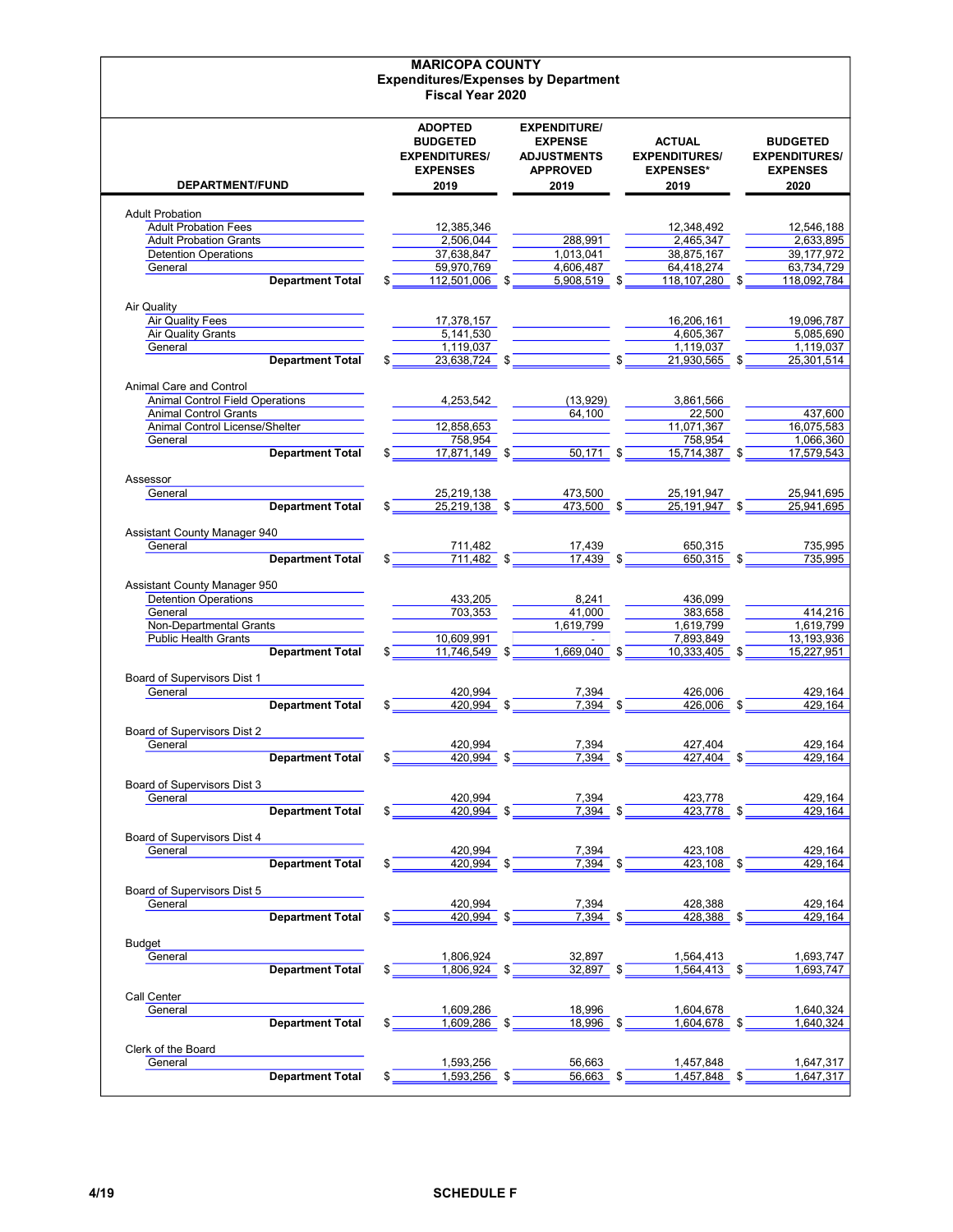| <b>DEPARTMENT/FUND</b>                                                              | <b>ADOPTED</b><br><b>BUDGETED</b><br><b>EXPENDITURES/</b><br><b>EXPENSES</b><br>2019 |     | <b>EXPENDITURE/</b><br><b>EXPENSE</b><br><b>ADJUSTMENTS</b><br><b>APPROVED</b><br>2019 |      | <b>ACTUAL</b><br><b>EXPENDITURES/</b><br><b>EXPENSES*</b><br>2019 |      | <b>BUDGETED</b><br><b>EXPENDITURES/</b><br><b>EXPENSES</b><br>2020 |
|-------------------------------------------------------------------------------------|--------------------------------------------------------------------------------------|-----|----------------------------------------------------------------------------------------|------|-------------------------------------------------------------------|------|--------------------------------------------------------------------|
| Clerk of the Superior Court                                                         |                                                                                      |     |                                                                                        |      |                                                                   |      |                                                                    |
| <b>Child Support Enhancement</b>                                                    | 5,000                                                                                |     |                                                                                        |      | 2,776                                                             |      | 5,000                                                              |
| Clerk of Court Fill The Gap                                                         | 1,843,253                                                                            |     | 54,900                                                                                 |      | 1.888.417                                                         |      | 1,777,708                                                          |
| Clerk of the Court Grants                                                           | 1,602,360                                                                            |     |                                                                                        |      | 1,500,904                                                         |      | 1,415,032                                                          |
| Clerk of the Court Judicial Enhancement                                             |                                                                                      |     | 1,073,000                                                                              |      | 1,032,554                                                         |      | 1,350,000                                                          |
| Clerk of the Court SRF                                                              | 2,663,447                                                                            |     | 300,000                                                                                |      | 2,221,579                                                         |      | 5,654,986                                                          |
| <b>Court Document Retrieval</b>                                                     | 1,053,207                                                                            |     |                                                                                        |      | 847.339                                                           |      | 1,103,207                                                          |
| General                                                                             | 35,912,872                                                                           |     | 987,925                                                                                |      | 35,645,244                                                        |      | 36,366,917                                                         |
| Spousal Maintenance Enforcement<br>Enhancement                                      |                                                                                      |     | 108,000                                                                                |      | 108,000                                                           |      | 108,000                                                            |
| <b>Superior Court Judicial Enhancement</b><br><b>Department Total</b>               | 1,373,000<br>44,453,139 \$<br>\$                                                     |     | (1,373,000)<br>1,150,825                                                               | \$   | 43,246,813                                                        | -\$  | 47,780,850                                                         |
| Constables                                                                          |                                                                                      |     |                                                                                        |      |                                                                   |      |                                                                    |
| General                                                                             | 4,067,429                                                                            |     | 43,381                                                                                 |      | 3,947,791                                                         |      | 3,834,556                                                          |
| <b>Department Total</b>                                                             | 4,067,429                                                                            | \$  | 43,381 \$                                                                              |      | 3,947,791                                                         | \$   | 3,834,556                                                          |
| <b>Correctional Health</b>                                                          |                                                                                      |     |                                                                                        |      |                                                                   |      |                                                                    |
| <b>Correctional Health Grants</b>                                                   |                                                                                      |     | 3,420,490                                                                              |      | 2,576,895                                                         |      | 436,026                                                            |
| <b>Detention Operations</b>                                                         | 66,433,229                                                                           |     | 855,650                                                                                |      | 64,924,630                                                        |      | 68,199,194<br>3,781,500                                            |
| General<br><b>Department Total</b>                                                  | 3,750,187<br>70,183,416 \$<br>\$                                                     |     | 28,928<br>4,305,068                                                                    | - \$ | 3,103,963<br>70.605.488                                           |      | 72,416,720                                                         |
|                                                                                     |                                                                                      |     |                                                                                        |      |                                                                   | - \$ |                                                                    |
| <b>County Attorney</b>                                                              |                                                                                      |     |                                                                                        |      |                                                                   |      |                                                                    |
| <b>Check Enforcement Program</b><br>County Attorney Fill the Gap                    | 58,820<br>1,789,302                                                                  |     |                                                                                        |      | 47,734<br>1,672,387                                               |      | 49,189<br>1.596.776                                                |
| County Attorney Grants                                                              | 6,913,697                                                                            |     | 144,531                                                                                |      | 6,982,468                                                         |      | 6,279,381                                                          |
| County Attorney RICO                                                                | 980,980                                                                              |     | 724,048                                                                                |      | 1,572,528                                                         |      | 500,000                                                            |
| <b>Criminal Justice Enhancement</b>                                                 | 1,195,781                                                                            |     |                                                                                        |      | 1,187,134                                                         |      | 1,156,463                                                          |
| Diversion                                                                           | 1,512,525                                                                            |     |                                                                                        |      | 1,483,349                                                         |      | 1,887,371                                                          |
| General                                                                             | 92,211,382                                                                           |     | 2,379,730                                                                              |      | 93,314,896                                                        |      | 99,064,678                                                         |
| Victim Compensation Interest                                                        | 18,222                                                                               |     | 100,000                                                                                |      | 101,786                                                           |      | 125,000                                                            |
| Victim Compensation Restitution                                                     | 207,238                                                                              |     | 525,000                                                                                |      | 178,691                                                           |      | 205,260                                                            |
| <b>Department Total</b>                                                             | \$<br>104,887,947                                                                    | -\$ | 3,873,309                                                                              | -\$  | 106,540,973                                                       |      | 110,864,118                                                        |
| <b>County Manager</b>                                                               |                                                                                      |     |                                                                                        |      |                                                                   |      |                                                                    |
| General                                                                             | 4,487,463                                                                            |     | 82,232                                                                                 |      | 4,375,740                                                         |      | 4,799,109                                                          |
| <b>Department Total</b>                                                             | 4,487,463 \$<br>\$                                                                   |     | 82,232 \$                                                                              |      | 4,375,740 \$                                                      |      | 4,799,109                                                          |
| <b>County School Superintendent</b>                                                 |                                                                                      |     |                                                                                        |      |                                                                   |      |                                                                    |
| <b>Educational Supplemental Program</b>                                             | 800,770                                                                              |     |                                                                                        |      | 484,873                                                           |      | 809,029                                                            |
| General                                                                             | 4,596,531                                                                            |     | 32,765                                                                                 |      | 4,629,296                                                         |      | 2,841,625                                                          |
| <b>School Communication</b><br><b>School Grants</b>                                 | 1,005,965<br>14,965,301                                                              |     | 110,000                                                                                |      | 920,627<br>14,965,301                                             |      | 1,000,992<br>15.799.392                                            |
| <b>School Transportation</b>                                                        | 600,000                                                                              |     |                                                                                        |      | 351,758                                                           |      | 600,000                                                            |
| <b>Small School Service</b>                                                         | 109,551                                                                              |     |                                                                                        |      | 102,820                                                           |      | 109,551                                                            |
| <b>Department Total</b>                                                             | 22,078,118                                                                           |     | 142,765                                                                                |      | 21,454,675                                                        |      | 21,160,589                                                         |
| Elections                                                                           |                                                                                      |     |                                                                                        |      |                                                                   |      |                                                                    |
| General                                                                             | 19,960,112                                                                           |     | 2,800,049                                                                              |      | 21,425,467                                                        |      | 13, 148, 398                                                       |
| <b>Department Total</b>                                                             | 19,960,112 \$                                                                        |     | 2,800,049 \$                                                                           |      | 21,425,467 \$                                                     |      | 13, 148, 398                                                       |
| <b>Emergency Management</b>                                                         |                                                                                      |     |                                                                                        |      |                                                                   |      |                                                                    |
| <b>Detention Operations</b><br><b>Emergency Management</b>                          | 48,941                                                                               |     | 39,010                                                                                 |      | 48,941                                                            |      | 48,941                                                             |
| General                                                                             | 1,065,236<br>2,941,744                                                               |     |                                                                                        |      | 1,015,632                                                         |      | 1,196,206<br>3.160.555                                             |
| Palo Verde                                                                          | 732,266                                                                              |     | 28,221                                                                                 |      | 2,819,715<br>711,364                                              |      | 673,954                                                            |
| <b>Department Total</b>                                                             | 4,788,187 \$                                                                         |     | 67,231                                                                                 | -\$  | 4,595,652 \$                                                      |      | 5,079,656                                                          |
| <b>Enterprise Technology</b>                                                        |                                                                                      |     |                                                                                        |      |                                                                   |      |                                                                    |
| <b>Detention Operations</b>                                                         | 1,008,092                                                                            |     | 20,861                                                                                 |      | 1,016,298                                                         |      | 2,062,598                                                          |
| General                                                                             | 46,766,740                                                                           |     | (2, 118, 983)                                                                          |      | 37,054,152                                                        |      | 65,492,880                                                         |
| Telecommunications                                                                  | 26,907,841                                                                           |     | (26, 541)                                                                              |      | 26,584,809                                                        |      | 28,281,910                                                         |
| <b>Department Total</b>                                                             | \$<br>74,682,673                                                                     | \$  | $(2, 124, 663)$ \$                                                                     |      | 64,655,259                                                        | -\$  | 95,837,388                                                         |
| <b>Environmental Services</b>                                                       |                                                                                      |     |                                                                                        |      |                                                                   |      |                                                                    |
| Environmental Services Environmental Health<br><b>Environmental Services Grants</b> | 21,523,154<br>67,198                                                                 |     | 970,000<br>3,000                                                                       |      | 21,996,748<br>70,198                                              |      | 23,119,174<br>67,198                                               |
| General                                                                             | 9,465,370                                                                            |     | 88,190                                                                                 |      | 9,417,405                                                         |      | 9,640,414                                                          |
| <b>Waste Tire</b>                                                                   | 4,952,726                                                                            |     | 870,000                                                                                |      | 5,748,435                                                         |      | 5,825,000                                                          |
| <b>Department Total</b>                                                             | 36,008,448<br>\$                                                                     | -\$ | 1,931,190                                                                              | - \$ | 37,232,786                                                        | - \$ | 38,651,786                                                         |
|                                                                                     |                                                                                      |     |                                                                                        |      |                                                                   |      |                                                                    |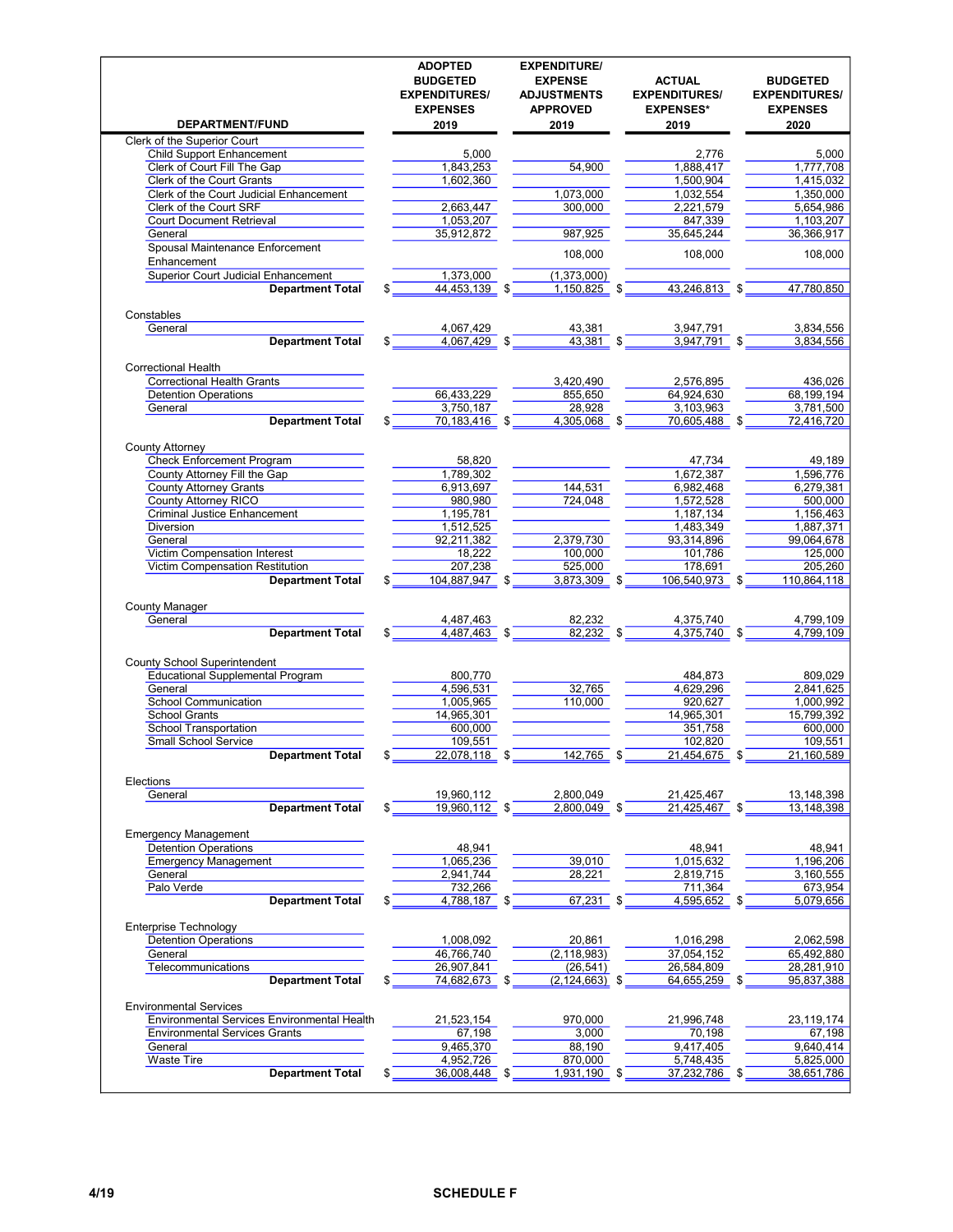| DEPARTMENT/FUND                       |     | <b>ADOPTED</b><br><b>BUDGETED</b><br><b>EXPENDITURES/</b><br><b>EXPENSES</b><br>2019 | <b>EXPENDITURE/</b><br><b>EXPENSE</b><br><b>ADJUSTMENTS</b><br><b>APPROVED</b><br>2019 |     | <b>ACTUAL</b><br><b>EXPENDITURES/</b><br><b>EXPENSES*</b><br>2019 |     | <b>BUDGETED</b><br><b>EXPENDITURES/</b><br><b>EXPENSES</b><br>2020 |
|---------------------------------------|-----|--------------------------------------------------------------------------------------|----------------------------------------------------------------------------------------|-----|-------------------------------------------------------------------|-----|--------------------------------------------------------------------|
| <b>Equipment Services</b>             |     |                                                                                      |                                                                                        |     |                                                                   |     |                                                                    |
| <b>Detention Operations</b>           |     | 1,567,250                                                                            |                                                                                        |     | 1,544,415                                                         |     | 1,050,000                                                          |
| <b>Equipment Services</b>             |     | 17,871,620                                                                           |                                                                                        |     | 16,812,034                                                        |     | 18,061,686                                                         |
| General                               |     | 7,251,445                                                                            |                                                                                        |     | 7,251,445                                                         |     | 4,634,400                                                          |
| <b>Department Total</b>               | \$_ | 26,690,315 \$                                                                        |                                                                                        |     | 25,607,894 \$                                                     |     | 23,746,086                                                         |
|                                       |     |                                                                                      |                                                                                        |     |                                                                   |     |                                                                    |
| <b>Facilities Management</b>          |     |                                                                                      |                                                                                        |     |                                                                   |     |                                                                    |
| <b>Detention Operations</b>           |     | 26,158,638                                                                           | 48,936                                                                                 |     | 23,485,135                                                        |     | 27,468,529                                                         |
| General                               |     | 47,069,010                                                                           | (213, 163)                                                                             |     | 43,007,105                                                        |     | 50,018,074                                                         |
| <b>Department Total</b>               | \$  | 73,227,648 \$                                                                        | $(164, 227)$ \$                                                                        |     | 66,492,240 \$                                                     |     | 77,486,603                                                         |
|                                       |     |                                                                                      |                                                                                        |     |                                                                   |     |                                                                    |
| Finance                               |     |                                                                                      |                                                                                        |     |                                                                   |     |                                                                    |
| General                               |     | 3,802,088                                                                            | 88,404                                                                                 |     | 3,815,827                                                         |     | 3,894,006                                                          |
| Non-Departmental Grants               |     | 2,000,000                                                                            |                                                                                        |     | 1,924,287                                                         |     | 2,000,000                                                          |
| <b>Department Total</b>               |     | 5,802,088 \$                                                                         | 88,404                                                                                 | \$  | 5,740,114                                                         |     | 5,894,006                                                          |
|                                       |     |                                                                                      |                                                                                        |     |                                                                   |     |                                                                    |
| <b>Flood Control District</b>         |     |                                                                                      |                                                                                        |     |                                                                   |     |                                                                    |
| <b>Flood Control</b>                  |     | 33,935,965                                                                           | 1,591,000                                                                              |     | 31,874,592                                                        |     | 37,737,190                                                         |
| <b>Flood Control Capital Projects</b> |     | 63,000,000                                                                           |                                                                                        |     | 27,925,228                                                        |     | 85,303,029                                                         |
| <b>Flood Control Grants</b>           |     | 70,000                                                                               |                                                                                        |     | 8.929                                                             |     | 131,071                                                            |
| <b>Department Total</b>               |     | 97,005,965 \$                                                                        | 1,591,000 \$                                                                           |     | 59,808,749 \$                                                     |     | 123, 171, 290                                                      |
|                                       |     |                                                                                      |                                                                                        |     |                                                                   |     |                                                                    |
| Human Resources                       |     |                                                                                      |                                                                                        |     |                                                                   |     |                                                                    |
| <b>Benefits Trust</b>                 |     | 170,230,687                                                                          |                                                                                        |     | 170,045,287                                                       |     | 170,230,687                                                        |
| <b>Benefits Trust-Agency</b>          |     | 14,959,815                                                                           |                                                                                        |     | 14,907,382                                                        |     | 14,959,815                                                         |
| General                               |     | 9,127,371                                                                            | 109.220                                                                                |     | 8,238,122                                                         |     | 11,696,713                                                         |
|                                       |     |                                                                                      |                                                                                        |     |                                                                   |     |                                                                    |
| <b>Department Total</b>               | \$  | 194,317,873                                                                          | \$<br>$109,220$ \$                                                                     |     | 193,190,791                                                       | \$  | 196,887,215                                                        |
|                                       |     |                                                                                      |                                                                                        |     |                                                                   |     |                                                                    |
| <b>Human Services</b>                 |     |                                                                                      |                                                                                        |     |                                                                   |     |                                                                    |
| <b>CDBG Housing Trust</b>             |     | 11,350,711                                                                           |                                                                                        |     | 10,749,447                                                        |     | 6,716,844                                                          |
| General                               |     | 2,481,987                                                                            | 72.666                                                                                 |     | 2,413,351                                                         |     | 3,940,220                                                          |
| <b>Human Services Grants</b>          |     | 47,388,803                                                                           |                                                                                        |     | 46,077,092                                                        |     | 44,125,089                                                         |
| <b>Department Total</b>               |     | 61,221,501 \$                                                                        | 72,666 \$                                                                              |     | 59,239,890 \$                                                     |     | 54,782,153                                                         |
|                                       |     |                                                                                      |                                                                                        |     |                                                                   |     |                                                                    |
| Integrated Crim Justice Info          |     |                                                                                      |                                                                                        |     |                                                                   |     |                                                                    |
| <b>Detention Operations</b>           |     | 2,876,513                                                                            | 22,194                                                                                 |     | 2,604,401                                                         |     | 1,694,956                                                          |
| <b>Department Total</b>               | \$  | $2,876,513$ \$                                                                       | 22,194 \$                                                                              |     | 2,604,401 \$                                                      |     | 1,694,956                                                          |
|                                       |     |                                                                                      |                                                                                        |     |                                                                   |     |                                                                    |
| <b>Internal Audit</b>                 |     |                                                                                      |                                                                                        |     |                                                                   |     |                                                                    |
| General                               |     | 2,298,332                                                                            | 242,156                                                                                |     | 2,270,282                                                         |     | 2,349,215                                                          |
| <b>Department Total</b>               | \$  | 2,298,332 \$                                                                         | 242,156                                                                                | \$  | 2,270,282                                                         | -\$ | 2,349,215                                                          |
|                                       |     |                                                                                      |                                                                                        |     |                                                                   |     |                                                                    |
| <b>Justice Courts</b>                 |     |                                                                                      |                                                                                        |     |                                                                   |     |                                                                    |
| General                               |     | 19,765,976                                                                           | 404,565                                                                                |     | 20,166,627                                                        |     | 20,387,600                                                         |
| Justice Court Judicial Enhancement    |     | 737,183                                                                              |                                                                                        |     | 541.731                                                           |     | 737.183                                                            |
| Justice Courts Special Revenue        |     | 8,105,417                                                                            |                                                                                        |     | 7,200,729                                                         |     | 7.405.417                                                          |
| <b>Department Total</b>               |     | 28,608,576                                                                           | \$<br>404,565                                                                          |     | 27,909,087                                                        | \$  | 28,530,200                                                         |
|                                       |     |                                                                                      |                                                                                        |     |                                                                   |     |                                                                    |
| Juvenile Probation                    |     |                                                                                      |                                                                                        |     |                                                                   |     |                                                                    |
| <b>Detention Operations</b>           |     | 36,256,514                                                                           | 76,619                                                                                 |     | 36,541,959                                                        |     | 38,964,318                                                         |
| General                               |     | 19.337.799                                                                           | 1,349,557                                                                              |     | 20,360,917                                                        |     | 20,251,779                                                         |
| Juvenile Probation Diversion          |     | 445,251                                                                              |                                                                                        |     | 328,636                                                           |     | 312,611                                                            |
| Juvenile Probation Grants             |     | 3,450,437                                                                            | 27,950                                                                                 |     | 3,266,267                                                         |     | 3,570,679                                                          |
| Juvenile Probation Special Fee        |     | 2,669,777                                                                            | 400,000                                                                                |     | 3,069,777                                                         |     | 3,669,783                                                          |
| Juvenile Restitution                  |     | 22,050                                                                               |                                                                                        |     | 20,171                                                            |     | 50,000                                                             |
| <b>Department Total</b>               |     | 62,181,828 \$                                                                        | 1,854,126                                                                              |     | 63,587,727 \$                                                     |     | 66,819,170                                                         |
|                                       |     |                                                                                      |                                                                                        |     |                                                                   |     |                                                                    |
| Legal Advocate                        |     |                                                                                      |                                                                                        |     |                                                                   |     |                                                                    |
| General                               |     | 13,822,987                                                                           | 290,738                                                                                |     | 13,871,948                                                        |     | 14,382,611                                                         |
| <b>Public Defender Training</b>       |     | 33,873                                                                               |                                                                                        |     | 30,877                                                            |     | 24.148                                                             |
| <b>Department Total</b>               | \$  | 13,856,860 \$                                                                        | 290,738                                                                                | -\$ | 13,902,825 \$                                                     |     | 14,406,759                                                         |
|                                       |     |                                                                                      |                                                                                        |     |                                                                   |     |                                                                    |
| Legal Defender                        |     |                                                                                      |                                                                                        |     |                                                                   |     |                                                                    |
| General                               |     | 14,427,177                                                                           | 358,525                                                                                |     | 14,332,818                                                        |     | 14,337,154                                                         |
| Legal Defender Fill the Gap           |     | 66,362                                                                               | (66, 362)                                                                              |     |                                                                   |     |                                                                    |
| <b>Public Defender Training</b>       |     | 120,230                                                                              |                                                                                        |     | 107,966                                                           |     | 68,666                                                             |
| <b>Department Total</b>               | \$  | 14,613,769                                                                           | \$<br>292,163                                                                          | -\$ | 14,440,784                                                        | -\$ | 14,405,820                                                         |
|                                       |     |                                                                                      |                                                                                        |     |                                                                   |     |                                                                    |
| <b>Library District</b>               |     |                                                                                      |                                                                                        |     |                                                                   |     |                                                                    |
| <b>Library District</b>               |     | 29,979,765                                                                           | 1,000,000                                                                              |     | 30,431,144                                                        |     | 33,994,155                                                         |
| <b>Library District Grants</b>        |     | 145,000                                                                              | 20,000                                                                                 |     | 145,000                                                           |     | 75,000                                                             |
| <b>Department Total</b>               | \$  | 30,124,765 \$                                                                        | $1,020,000$ \$                                                                         |     | $30,576,144$ \$                                                   |     | 34,069,155                                                         |
|                                       |     |                                                                                      |                                                                                        |     |                                                                   |     |                                                                    |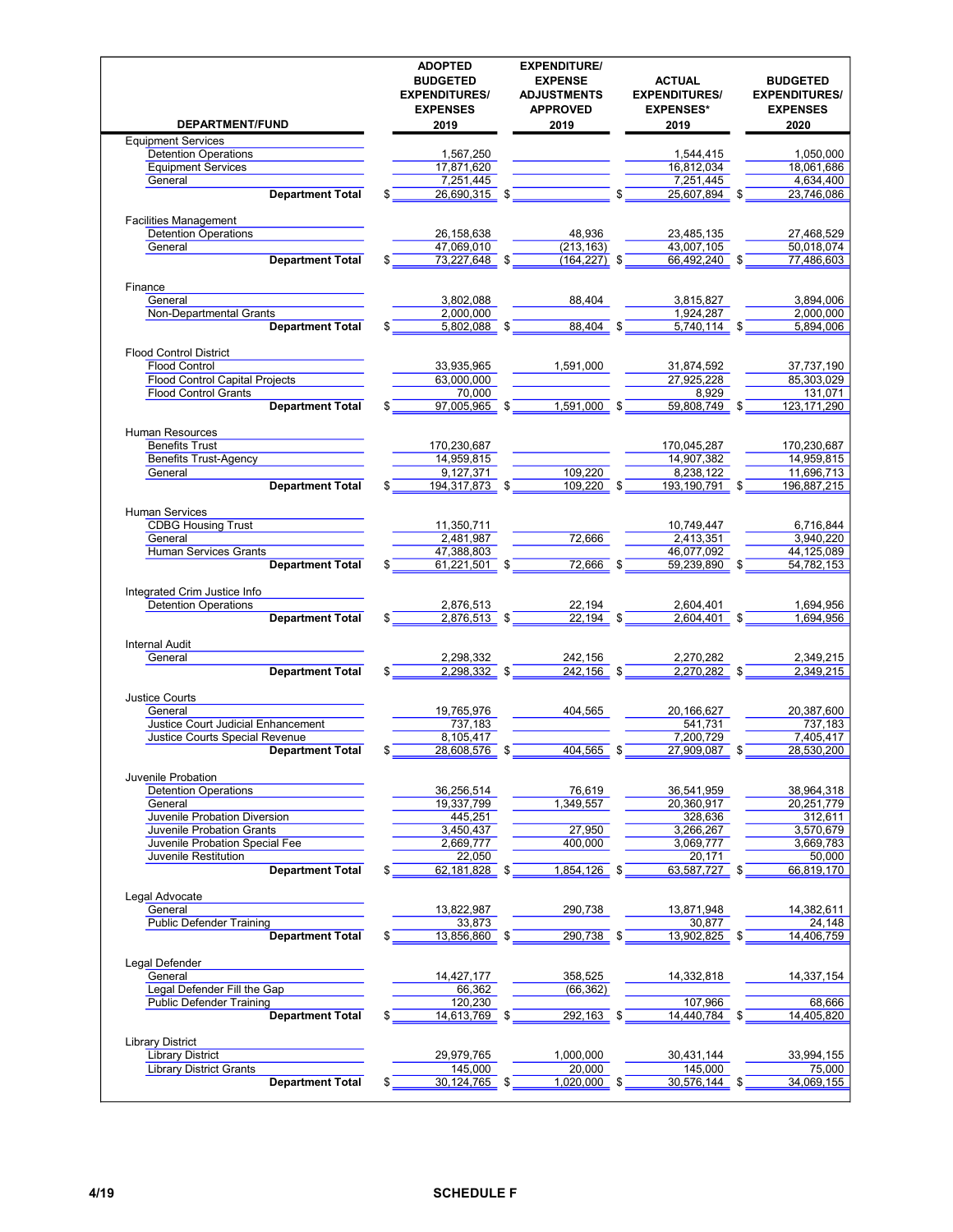| <b>DEPARTMENT/FUND</b>                                                        | <b>ADOPTED</b><br><b>BUDGETED</b><br><b>EXPENDITURES/</b><br><b>EXPENSES</b><br>2019 |     | <b>EXPENDITURE/</b><br><b>EXPENSE</b><br><b>ADJUSTMENTS</b><br><b>APPROVED</b><br>2019 |     | <b>ACTUAL</b><br><b>EXPENDITURES/</b><br><b>EXPENSES*</b><br>2019 |     | <b>BUDGETED</b><br><b>EXPENDITURES/</b><br><b>EXPENSES</b><br>2020 |
|-------------------------------------------------------------------------------|--------------------------------------------------------------------------------------|-----|----------------------------------------------------------------------------------------|-----|-------------------------------------------------------------------|-----|--------------------------------------------------------------------|
| <b>Medical Examiner</b>                                                       |                                                                                      |     |                                                                                        |     |                                                                   |     |                                                                    |
| General                                                                       | 12,449,256                                                                           |     | 127,585                                                                                |     | 12,256,506                                                        |     | 12,054,453                                                         |
| <b>Medical Examiner Grants</b>                                                | 22,000                                                                               |     | 80,000                                                                                 |     | 44,864                                                            |     | 55,000                                                             |
| <b>Department Total</b>                                                       | 12,471,256                                                                           |     | 207,585                                                                                |     | 12,301,370                                                        |     | 12,109,453                                                         |
| Non Departmental                                                              |                                                                                      |     |                                                                                        |     |                                                                   |     |                                                                    |
| County Improvement 441 COP Series 2016                                        | 35,000,000                                                                           |     | 21,000,000                                                                             |     | 55,624,234                                                        |     | 42,526,715                                                         |
| County Improvement COP Series 2015                                            | 42,440,438                                                                           |     | (2, 116, 728)                                                                          |     | 20,825,030                                                        |     | 23, 137, 438                                                       |
| County Improvement COP Series 2020                                            |                                                                                      |     |                                                                                        |     |                                                                   |     | 30,376,921                                                         |
| <b>County Improvement Debt</b>                                                | 24,437,418                                                                           |     |                                                                                        |     | 24.437.418                                                        |     | 24,430,725                                                         |
| County Improvement Debt 2                                                     | 1,796,946                                                                            |     |                                                                                        |     | 1,796,946                                                         |     | 838,747                                                            |
| <b>Detention Capital Projects</b>                                             | 101,174,542                                                                          |     | (19, 174, 542)                                                                         |     | 74,378,278                                                        |     | 31,903,673                                                         |
| <b>Detention Operations</b>                                                   | 17,234,704                                                                           |     | (6,901,107)                                                                            |     | 188,319                                                           |     | 26,557,979                                                         |
| General                                                                       | 338,027,471                                                                          |     | (14, 363, 217)                                                                         |     | 257,652,422                                                       |     | 381,630,068                                                        |
| <b>General Fund County Improvements</b><br>Intergovernmental Capital Projects | 34,470,426<br>93,292                                                                 |     | (7,538,765)<br>16,514                                                                  |     | 15,468,154<br>109,806                                             |     | 33,505,152                                                         |
| <b>Non-Departmental Grants</b>                                                | 5,188,000                                                                            |     | 5,064,971                                                                              |     |                                                                   |     | 58,631,285                                                         |
| <b>Technology Capital Improvement</b>                                         | 27,816,804                                                                           |     | (1,097,603)                                                                            |     | 11,164,811                                                        |     | 26,842,179                                                         |
| <b>Waste Management</b>                                                       | 534,236                                                                              |     | 20,325                                                                                 |     | 60.500                                                            |     | 559,061                                                            |
| <b>Department Total</b>                                                       | 628,214,277<br>\$                                                                    |     | $(25,090,152)$ \$                                                                      |     | 461,705,918                                                       | -\$ | 680,939,943                                                        |
|                                                                               |                                                                                      |     |                                                                                        |     |                                                                   |     |                                                                    |
| Parks and Recreation                                                          |                                                                                      |     |                                                                                        |     |                                                                   |     |                                                                    |
| General                                                                       | 915,887                                                                              |     | 62,843                                                                                 |     | 938,730                                                           |     | 918,891                                                            |
| Lake Pleasant Recreation Services                                             | 3,992,085                                                                            |     |                                                                                        |     | 3,536,398                                                         |     | 3,999,085                                                          |
| Parks and Recreation Grants                                                   | 40,000                                                                               |     | 40,000                                                                                 |     | 80,000                                                            |     |                                                                    |
| Parks Donations                                                               | 185,404                                                                              |     |                                                                                        |     | 31,488                                                            |     | 160,404                                                            |
| <b>Parks Enhancement</b>                                                      | 7,558,042<br>396.183                                                                 |     |                                                                                        |     | 6,954,073                                                         |     | 7,307,272                                                          |
| Parks Souvenir<br>Spur Cross Ranch Conservation                               | 529,125                                                                              |     |                                                                                        |     | 388,542<br>327,367                                                |     | 396,183<br>319,955                                                 |
| <b>Department Total</b>                                                       | 13,616,726 \$<br>\$                                                                  |     | 102,843                                                                                | \$  | 12,256,598                                                        |     | 13,101,790                                                         |
|                                                                               |                                                                                      |     |                                                                                        |     |                                                                   |     |                                                                    |
| Planning and Development                                                      |                                                                                      |     |                                                                                        |     |                                                                   |     |                                                                    |
| General                                                                       | 968,232                                                                              |     | 200,000                                                                                |     | 1,087,349                                                         |     | 1,268,462                                                          |
| Planning and Development Fees                                                 | 11,342,525                                                                           |     | 400.000                                                                                |     | 10,962,237                                                        |     | 12,293,897                                                         |
| <b>Department Total</b>                                                       | 12,310,757<br>\$                                                                     | -\$ | 600.000 \$                                                                             |     | 12,049,586                                                        |     | 13,562,359                                                         |
| <b>Procurement Services</b>                                                   |                                                                                      |     |                                                                                        |     |                                                                   |     |                                                                    |
| General                                                                       | 2,563,192                                                                            |     | 56,510                                                                                 |     | 2,330,517                                                         |     | 2,610,313                                                          |
| <b>Department Total</b>                                                       | 2,563,192 \$<br>\$                                                                   |     | 56,510                                                                                 | \$  | 2,330,517                                                         | \$  | 2,610,313                                                          |
| <b>Public Advocate</b>                                                        |                                                                                      |     |                                                                                        |     |                                                                   |     |                                                                    |
| General                                                                       | 8,891,090                                                                            |     | 189,089                                                                                |     | 8,996,254                                                         |     | 10,132,916                                                         |
| <b>Department Total</b>                                                       | 8,891,090 \$                                                                         |     | 189,089 \$                                                                             |     | 8,996,254                                                         | -\$ | 10,132,916                                                         |
|                                                                               |                                                                                      |     |                                                                                        |     |                                                                   |     |                                                                    |
| <b>Public Defender</b>                                                        |                                                                                      |     |                                                                                        |     |                                                                   |     |                                                                    |
| General                                                                       | 45,679,071                                                                           |     | (272, 708)                                                                             |     | 44,685,864                                                        |     | 45,051,795                                                         |
| Public Defender Fill the Gap                                                  | 1,011,295                                                                            |     | 66,362                                                                                 |     | 971,585                                                           |     | 1,004,807                                                          |
| <b>Public Defender Grants</b>                                                 | 181,924                                                                              |     | 16,591                                                                                 |     | 166,000                                                           |     | 198,515                                                            |
| <b>Public Defender Training</b>                                               | 384,490                                                                              |     |                                                                                        |     | 344,561                                                           |     | 349,826                                                            |
| <b>Department Total</b>                                                       | 47,256,780                                                                           |     | $(189, 755)$ \$                                                                        |     | 46,168,010                                                        |     | 46,604,943                                                         |
| <b>Public Defense Services</b>                                                |                                                                                      |     |                                                                                        |     |                                                                   |     |                                                                    |
| General                                                                       | 51,250,045                                                                           |     | 1,376,004                                                                              |     | 49.962.463                                                        |     | 52,045,878                                                         |
| <b>Department Total</b>                                                       | 51,250,045<br>\$                                                                     |     | 1,376,004                                                                              | -\$ | 49,962,463                                                        |     | 52,045,878                                                         |
| <b>Public Fiduciary</b>                                                       |                                                                                      |     |                                                                                        |     |                                                                   |     |                                                                    |
| General                                                                       | 4,012,202                                                                            |     | 68,902                                                                                 |     | 4,081,104                                                         |     | 4,120,236                                                          |
| <b>Department Total</b>                                                       | 4,012,202                                                                            | \$  | 68,902                                                                                 | \$  | 4,081,104                                                         | \$  | 4,120,236                                                          |
|                                                                               |                                                                                      |     |                                                                                        |     |                                                                   |     |                                                                    |
| <b>Public Health</b>                                                          |                                                                                      |     |                                                                                        |     |                                                                   |     |                                                                    |
| General                                                                       | 12,908,452                                                                           |     | 253,480                                                                                |     | 12,871,956                                                        |     | 14,533,873                                                         |
| <b>Public Health Fees</b><br><b>Public Health Grants</b>                      | 8,926,511                                                                            |     |                                                                                        |     | 7,677,934                                                         |     | 9,700,963                                                          |
| <b>Department Total</b>                                                       | 40,215,278<br>62,050,241 \$<br>\$                                                    |     | 253,480 \$                                                                             |     | 38,339,785<br>58,889,675 \$                                       |     | 36,271,166<br>60,506,002                                           |
|                                                                               |                                                                                      |     |                                                                                        |     |                                                                   |     |                                                                    |
| Recorder                                                                      |                                                                                      |     |                                                                                        |     |                                                                   |     |                                                                    |
| General                                                                       | 5,373,002                                                                            |     | 76,979                                                                                 |     | 5,333,428                                                         |     | 5,527,714                                                          |
| Recorders Surcharge                                                           | 3,740,646                                                                            |     |                                                                                        |     | 3,740,351                                                         |     | 4,407,471                                                          |
| <b>Department Total</b>                                                       | $9,113,648$ \$<br>\$                                                                 |     | 76,979                                                                                 | \$  | $9,073,779$ \$                                                    |     | 9,935,185                                                          |
| <b>Risk Management</b>                                                        |                                                                                      |     |                                                                                        |     |                                                                   |     |                                                                    |
| <b>Risk Management</b>                                                        | 34,982,750                                                                           |     |                                                                                        |     | 34,731,984                                                        |     | 35,338,973                                                         |
| <b>Department Total</b>                                                       | 34,982,750                                                                           | \$  |                                                                                        |     | 34,731,984                                                        | S   | 35,338,973                                                         |
|                                                                               |                                                                                      |     |                                                                                        |     |                                                                   |     |                                                                    |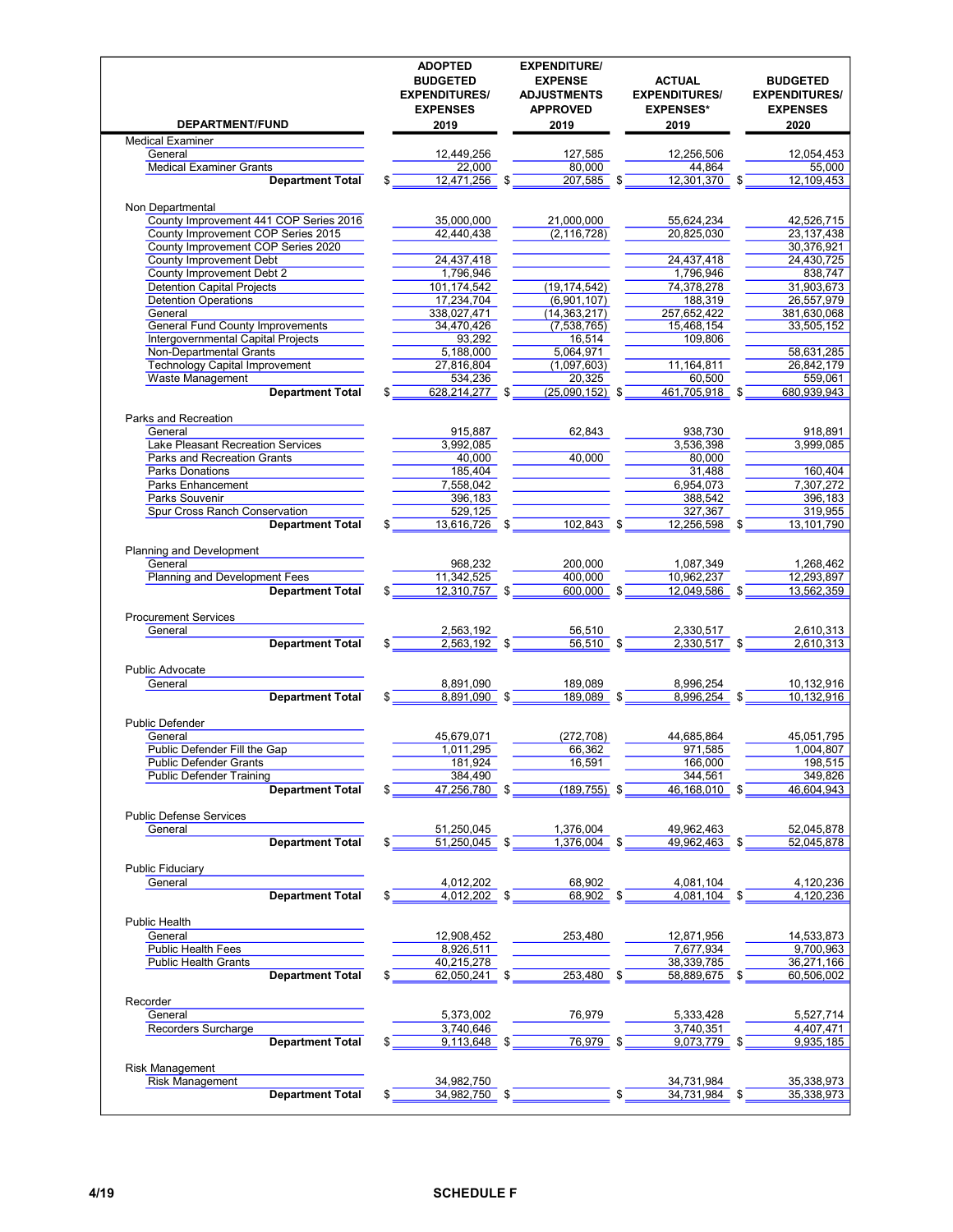|                                                      | <b>ADOPTED</b><br><b>BUDGETED</b><br><b>EXPENDITURES/</b><br><b>EXPENSES</b> | <b>EXPENDITURE/</b><br><b>EXPENSE</b><br><b>ADJUSTMENTS</b><br><b>APPROVED</b> | <b>ACTUAL</b><br><b>EXPENDITURES/</b><br><b>EXPENSES*</b> |      | <b>BUDGETED</b><br><b>EXPENDITURES/</b><br><b>EXPENSES</b> |
|------------------------------------------------------|------------------------------------------------------------------------------|--------------------------------------------------------------------------------|-----------------------------------------------------------|------|------------------------------------------------------------|
| <b>DEPARTMENT/FUND</b>                               | 2019                                                                         | 2019                                                                           | 2019                                                      |      | 2020                                                       |
| Sheriff                                              |                                                                              |                                                                                |                                                           |      |                                                            |
| <b>Detention Operations</b>                          | 227,054,552                                                                  | (6,889,855)                                                                    | 212,530,806                                               |      | 221,065,098                                                |
| General                                              | 136,293,723                                                                  | 14,604,690                                                                     | 142,892,172                                               |      | 162,956,605                                                |
| Inmate Health Services                               | 742,333                                                                      |                                                                                | 392,592                                                   |      | 630,846                                                    |
| <b>Inmate Services</b>                               | 10,026,352                                                                   |                                                                                | 10,026,352                                                |      | 11,502,708                                                 |
| <b>Officer Safety Equipment</b>                      | 493,565                                                                      |                                                                                | 209,512                                                   |      | 493,565                                                    |
| <b>Sheriff Donations</b>                             | 220,000                                                                      | 1,425,000                                                                      | 1,645,000                                                 |      | 160,000                                                    |
| <b>Sheriff Grants</b>                                | 3,966,165                                                                    |                                                                                | 3,750,000                                                 |      | 3, 195, 139                                                |
| <b>Sheriff Jail Enhancement</b>                      | 3,482,444                                                                    |                                                                                | 1,834,893                                                 |      | 3,482,444                                                  |
| <b>Sheriff RICO</b>                                  | 2,500,000                                                                    |                                                                                | 900,000                                                   |      | 523,651                                                    |
| <b>Sheriff Towing and Impound</b>                    | 242,700                                                                      |                                                                                | 192,700                                                   |      | 160,650                                                    |
| <b>Department Total</b>                              | 385,021,834                                                                  | \$<br>9,139,835                                                                | 374.374.027 \$                                            |      | 404.170.706                                                |
| <b>Stadium District</b>                              |                                                                              |                                                                                |                                                           |      |                                                            |
| <b>Ballpark Operations</b>                           | 250,000                                                                      |                                                                                | 103,725                                                   |      | 250.000                                                    |
| <b>Cactus League Operations</b>                      | 1,371,198                                                                    |                                                                                | 6,391,447                                                 |      |                                                            |
| <b>Stadium District Debt Service</b>                 | 5,943,835                                                                    |                                                                                | 8,104,772                                                 |      |                                                            |
| <b>Department Total</b>                              | \$<br>7,565,033 \$                                                           |                                                                                | 14,599,944                                                |      | 250,000                                                    |
| <b>Superior Court</b>                                |                                                                              |                                                                                |                                                           |      |                                                            |
| <b>Conciliation Court Fees</b>                       | 1,583,362                                                                    |                                                                                | 1,484,158                                                 |      | 1,583,362                                                  |
| Domestic Relations Mediation Education               | 193,550                                                                      |                                                                                | 193,550                                                   |      | 193,550                                                    |
| <b>Expedited Child Support</b>                       | 637,500                                                                      |                                                                                | 637,500                                                   |      | 637,500                                                    |
| General                                              | 99,521,913                                                                   | (2,260,444)                                                                    | 96,604,010                                                |      | 100,011,732                                                |
| Law Library Fees                                     | 1,225,447                                                                    |                                                                                | 690,604                                                   |      | 1,468,798                                                  |
| Probate Fees                                         | 467.000                                                                      |                                                                                | 439.213                                                   |      | 467,000                                                    |
| Spousal Maintenance Enforcement                      | 108,000                                                                      | (108,000)                                                                      |                                                           |      |                                                            |
| Enhancement<br><b>Superior Court Building Repair</b> | 700,000                                                                      |                                                                                | 557,281                                                   |      | 1,150,000                                                  |
| <b>Superior Court Fill the Gap</b>                   | 1,830,655                                                                    | (16, 157)                                                                      | 1,660,304                                                 |      | 1,814,498                                                  |
| <b>Superior Court Grants</b>                         | 4,082,087                                                                    | 1,974,719                                                                      | 4,805,100                                                 |      | 6,056,806                                                  |
| Superior Court Judicial Enhancement                  | 1,020,661                                                                    |                                                                                | 443,496                                                   |      | 1,049,727                                                  |
| <b>Superior Court Special Revenue</b>                | 5,863,279                                                                    |                                                                                | 5,754,864                                                 |      | 5,367,629                                                  |
| <b>Department Total</b>                              | 117,233,454 \$                                                               | $(409, 882)$ \$                                                                | 113,270,080                                               | - \$ | 119,800,602                                                |
| Transportation                                       |                                                                              |                                                                                |                                                           |      |                                                            |
| General                                              | 111,672                                                                      |                                                                                | 111,672                                                   |      | 111,672                                                    |
| <b>Transportation Capital Project</b>                | 123,897,433                                                                  | (400, 708)                                                                     | 79,784,673                                                |      | 113,391,278                                                |
| <b>Transportation Grants</b>                         | 928,673                                                                      |                                                                                | 140,471                                                   |      | 1,355,396                                                  |
| <b>Transportation Operations</b>                     | 78,575,236                                                                   | 400,708                                                                        | 73,457,998                                                |      | 95,085,074                                                 |
| <b>Department Total</b>                              | 203,513,014 \$                                                               |                                                                                | 153,494,814                                               |      | 209,943,420                                                |
|                                                      |                                                                              |                                                                                |                                                           |      |                                                            |
| Treasurer                                            |                                                                              |                                                                                |                                                           |      |                                                            |
| General                                              | 6,010,543                                                                    | 119,463                                                                        | 6,095,844                                                 |      | 6,928,779                                                  |
| <b>Taxpayer Information</b>                          | 125,000                                                                      |                                                                                | 125.000                                                   |      | 125.000                                                    |
| <b>Department Total</b>                              | \$<br>6,135,543 \$                                                           | 119,463                                                                        | \$<br>6,220,844                                           | -\$  | 7,053,779                                                  |
| <b>Eliminations County</b>                           |                                                                              |                                                                                |                                                           |      |                                                            |
| Eliminations                                         | (211, 413, 793)                                                              |                                                                                | (213, 352, 815)                                           |      | (218, 795, 743)                                            |
| <b>Department Total</b>                              | $(211, 413, 793)$ \$                                                         |                                                                                | $(213, 352, 815)$ \$                                      |      | (218, 795, 743)                                            |
| <b>Eliminations County and Districts</b>             |                                                                              |                                                                                |                                                           |      |                                                            |
| Eliminations                                         | (8,832,157)                                                                  |                                                                                | (8,832,157)                                               |      | (9,660,334)                                                |
| <b>Department Total</b>                              | \$<br>(8,832,157)                                                            |                                                                                | (8,832,157)                                               | - \$ | (9,660,334)                                                |
| TOTAL ALL DEPARTMENTS                                | \$<br>2,583,181,341                                                          | \$<br>12,859,488                                                               | \$<br>2,294,457,089                                       | \$   | 2,721,592,909                                              |
|                                                      |                                                                              |                                                                                |                                                           |      |                                                            |

\* Includes actual expenditures/expenses recognized on the modified accrual or accrual basis as of the date the proposed budget was prepared, plus estimated expenditures/expenses for the remainder of the fiscal year.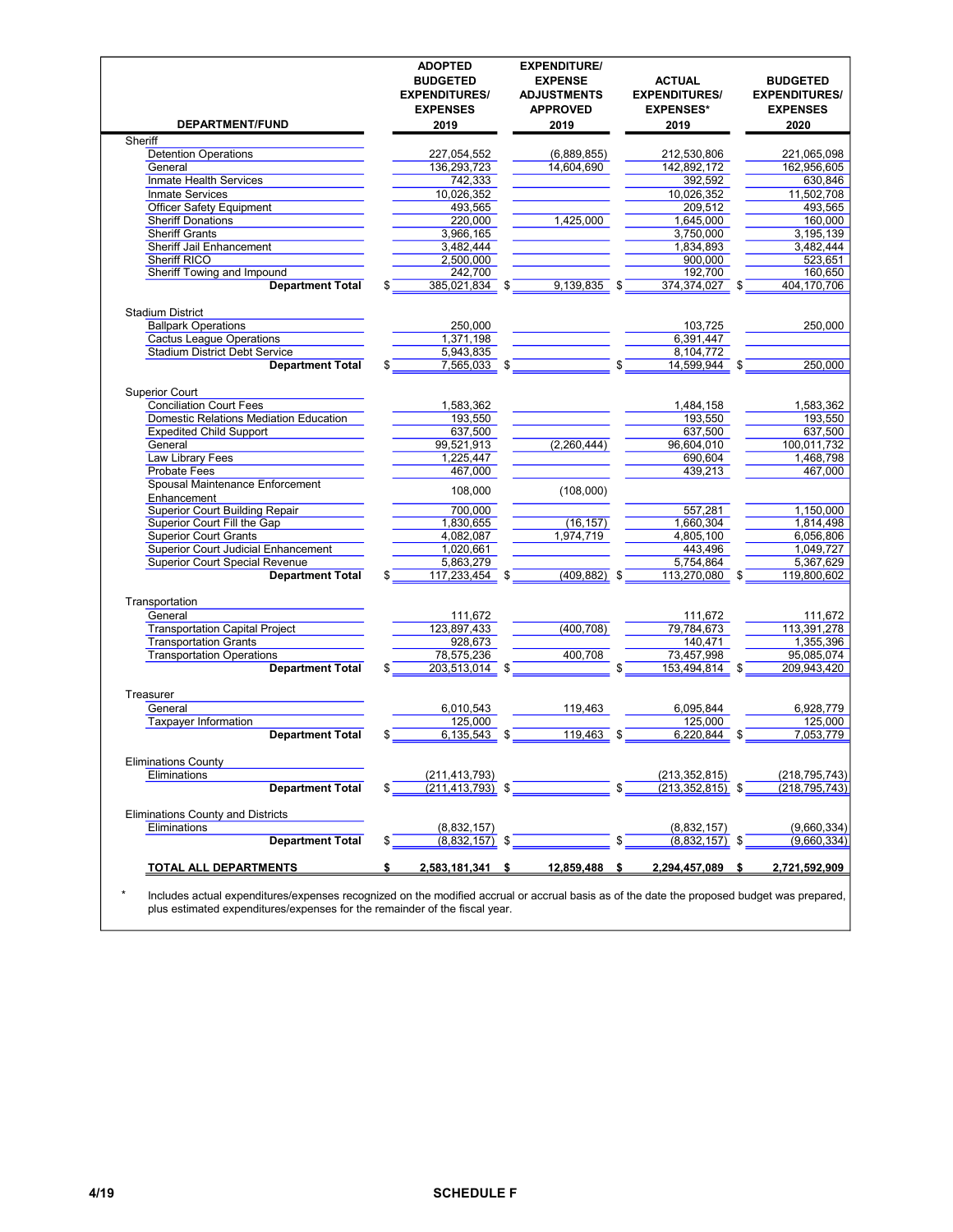| <b>MARICOPA COUNTY</b><br><b>Full-Time Employees and Personnel Compensation</b><br>2020   |                                                     |                                                         |                                 |                                 |                                       |                                                             |  |  |  |
|-------------------------------------------------------------------------------------------|-----------------------------------------------------|---------------------------------------------------------|---------------------------------|---------------------------------|---------------------------------------|-------------------------------------------------------------|--|--|--|
| <b>FUND</b>                                                                               | <b>Full-Time</b><br><b>Equivalent (FTE)</b><br>2020 | Employee<br>Salaries and<br><b>Hourly Costs</b><br>2020 | <b>Retirement Costs</b><br>2020 | <b>Healthcare Costs</b><br>2020 | <b>Other Benefit</b><br>Costs<br>2020 | <b>Total Estimated</b><br>Personnel<br>Compensation<br>2020 |  |  |  |
| <b>GENERAL FUND</b>                                                                       |                                                     |                                                         |                                 |                                 |                                       |                                                             |  |  |  |
| <b>Regular Staff</b><br><b>Temporary Staff</b>                                            | 7,728.40 \$<br>296.25                               | 440,826,089 \$<br>2,799,285                             | 99,393,525 \$                   | 77,184,451 \$                   | 38,778,177 \$<br>214,145              | 656, 182, 242<br>3,013,430                                  |  |  |  |
| <b>Total General Fund</b>                                                                 | 8,024.65 \$                                         | 443,625,374 \$                                          | 99,393,525 \$                   | 77,184,451 \$                   | 38,992,322 \$                         | 659,195,672                                                 |  |  |  |
| <b>SPECIAL REVENUE FUNDS</b>                                                              |                                                     |                                                         |                                 |                                 |                                       |                                                             |  |  |  |
| <b>Regular Staff</b><br>201 - Adult Probation Fees                                        | $0.50$ \$                                           | 6,673,983 \$                                            | 2,191,893 \$                    | 1,583,950 \$                    | 510.556 \$                            | 10,960,382                                                  |  |  |  |
| 202 - Clerk of the Court Judicial Enhancement<br>204 - Justice Court Judicial Enhancement | 2.00                                                | 207,287                                                 | 25,103                          | 24,910                          | 15,856<br>13                          | 273,156<br>13                                               |  |  |  |
| 205 - Court Document Retrieval                                                            | 21.00                                               | 656.930                                                 | 79,576                          | 221,069                         | 51,260                                | 1,008,835                                                   |  |  |  |
| 207 - Palo Verde<br>208 - Superior Court Judicial Enhancement                             | 4.00<br>6.00                                        | 373.763<br>317,378                                      | 45,157<br>38,431                | 78,168<br>71,130                | 28,896<br>24,839                      | 525,984<br>451,778                                          |  |  |  |
| 209 - Public Defender Training<br>211 - Adult Probation Grants                            | 3.00<br>23.00                                       | 123,181<br>1,074,571                                    | 14,908<br>131,413               | 35,568<br>234,134               | 9,469<br>86,168                       | 183,126<br>1,526,286                                        |  |  |  |
| 212 - Sheriff RICO                                                                        |                                                     | 283,439                                                 | 163,516                         |                                 | 21,683                                | 468,638                                                     |  |  |  |
| 215 - Emergency Management<br>216 - Clerk of the Court Grants                             | 10.00                                               | 582,998<br>988,353                                      | 70,518<br>116,649               | 95,411<br>234,405               | 44,201<br>75,625                      | 793,128<br>1,415,032                                        |  |  |  |
| 217 - CDBG Housing Trust<br>218 - Clerk of Court Fill The Gap                             | 6.00<br>43.60                                       | 475,207<br>1,109,251                                    | 57,466<br>135,944               | 73,509<br>349,793               | 39,179<br>84,887                      | 645,361<br>1,679,875                                        |  |  |  |
| 219 - County Attorney Grants                                                              | 57.50                                               | 2,756,524                                               | 392,345                         | 580,367                         | 204,466                               | 3,933,702                                                   |  |  |  |
| 220 - Diversion<br>221 - County Attorney Fill the Gap                                     | 19.50<br>24.00                                      | 1,093,759<br>983,778                                    | 174,088<br>142,957              | 248,955<br>272,665              | 91,873<br>89,848                      | 1,608,675<br>1,489,248                                      |  |  |  |
| 222 - Human Services Grants                                                               | 325.00                                              | 13,628,946                                              | 1,649,935                       | 3,550,942                       | 1,150,022                             | 19,979,845                                                  |  |  |  |
| 225 - Spur Cross Ranch Conservation<br>226 - Planning and Development Fees                | 1.00<br>108.10                                      | 91,382<br>5,707,746                                     | 11,049<br>695,538               | 22,052<br>1,145,091             | 7,531<br>473,755                      | 132,014<br>8,022,130                                        |  |  |  |
| 227 - Juvenile Probation Grants<br>228 - Juvenile Probation Special Fee                   | 34.00                                               | 1,954,342<br>1,624,529                                  | 521,817<br>535,770              | 426,437<br>385,208              | 149,495<br>124,276                    | 3,052,091<br>2,669,783                                      |  |  |  |
| 232 - Transportation Operations                                                           | 429.00                                              | 24,363,364                                              | 2,953,755                       | 4,479,591                       | 2,057,983                             | 33,854,693                                                  |  |  |  |
| 233 - Public Defender Grants<br>236 - Recorders Surcharge                                 | 3.00<br>25.00                                       | 149.734<br>1,864,702                                    | 18,128<br>225,818               | 18,898<br>283,631               | 11,755<br>143,616                     | 198,515<br>2,517,767                                        |  |  |  |
| 238 - Superior Court Grants<br>239 - Parks Souvenir                                       | 38.00                                               | 2,847,233<br>81,423                                     | 386.346<br>9,859                | 554,142<br>24,091               | 211,793<br>6,262                      | 3,999,514<br>121,635                                        |  |  |  |
| 240 - Lake Pleasant Recreation Services                                                   | 27.00                                               | 1,442,558                                               | 174,717                         | 378,362                         | 115,738                               | 2.111.375                                                   |  |  |  |
| 241 - Parks Enhancement<br>244 - Library District                                         | 66.00<br>168.24                                     | 2,809,054<br>8,742,109                                  | 340,185<br>1,059,581            | 664,051<br>1,926,458            | 229,990<br>685,384                    | 4,043,280<br>12,413,532                                     |  |  |  |
| 245 - Justice Courts Special Revenue<br>251 - Sheriff Grants                              | 10.00                                               | 4,452,850<br>871,095                                    | 525,448<br>504,481              | 1,059,396<br>14,232             | 340,637<br>66,351                     | 6,378,331<br>1,456,159                                      |  |  |  |
| 252 - Inmate Services                                                                     | 108.00                                              | 4,092,709                                               | 644,850                         | 1,023,632                       | 381,662                               | 6,142,853                                                   |  |  |  |
| 253 - Ballpark Operations<br>254 - Inmate Health Services                                 |                                                     | 241,599                                                 | 28,513                          | 47,420                          | 18,488                                | $\overline{\phantom{a}}$<br>336,020                         |  |  |  |
| 255 - Detention Operations                                                                | 3,684.55                                            | 216,281,330                                             | 45,321,585                      | 43,451,720                      | 17,847,798                            | 322,902,433                                                 |  |  |  |
| 256 - Probate Fees<br>257 - Conciliation Court Fees                                       |                                                     | 300,300<br>1,133,799                                    | 34,476<br>130,160               | 34,236<br>129,253               | 22,968<br>86,736                      | 391,980<br>1,479,948                                        |  |  |  |
| 258 - Sheriff Towing and Impound<br>259 - Superior Court Special Revenue                  | 2.00                                                | 78,833<br>3,449,197                                     | 39,873<br>396,592               | 17,901<br>540,277               | 6,972<br>263,863                      | 143,579<br>4,649,929                                        |  |  |  |
| 261 - Law Library Fees                                                                    | 5.00                                                | 276,164                                                 | 33,450                          | 61,648                          | 21,126                                | 392,388                                                     |  |  |  |
| 262 - Public Defender Fill the Gap<br>264 - Superior Court Fill the Gap                   | 9.00<br>27.00                                       | 586,123<br>1,111,992                                    | 70,980<br>334,306               | 106,695<br>305,980              | 45,675<br>62,220                      | 809,473<br>1,814,498                                        |  |  |  |
| 265 - Public Health Fees<br>266 - Check Enforcement Program                               | 70.00<br>1.00                                       | 3,458,915<br>31,090                                     | 425,813<br>3,764                | 850,968<br>11,855               | 264,665<br>2,480                      | 5,000,361<br>49,189                                         |  |  |  |
| 267 - Criminal Justice Enhancement                                                        | 15.00                                               | 769,625                                                 | 93,152                          | 177,825                         | 95,875                                | 1,136,477                                                   |  |  |  |
| 270 - Child Support Enhancement<br>271 - Expedited Child Support                          |                                                     | 4,175<br>458,556                                        | 506<br>52,644                   | 52,272                          | 319<br>35,076                         | 5,000<br>598,548                                            |  |  |  |
| 274 - Clerk of the Court SRF<br>275 - Juvenile Probation Diversion                        | 44.00<br>4.00                                       | 1,591,298<br>197,023                                    | 192,940<br>61,542               | 450,288<br>38,974               | 137,296<br>15,072                     | 2,371,822<br>312,611                                        |  |  |  |
| 276 - Spousal Maintenance Enforcement Enhancement                                         |                                                     | 75,439                                                  | 8,902                           | 17,888                          | 5,771                                 | 108,000                                                     |  |  |  |
| 282 - Domestic Relations Mediation Education<br>290 - Waste Tire                          | 2.00                                                | 148,296<br>114,752                                      | 17,016<br>13,830                | 16,896<br>36,735                | 11,340<br>8,791                       | 193,548<br>174,108                                          |  |  |  |
| 292 - Correctional Health Grants                                                          | 14.75                                               | 124,251                                                 | 14,664                          | 29,462                          | 9,505                                 | 177,882                                                     |  |  |  |
| 503 - Air Quality Grants<br>504 - Air Quality Fees                                        | 138.90                                              | 2,040,721<br>200,250                                    | 425,583<br>695,048              | 398,795<br>383,723              | 216,496<br>ວວວ,ບວ໐                    | 3,081,595<br>9,840,083                                      |  |  |  |
| 505 - Environmental Services Grants<br>506 - Environmental Services Environmental Health  | 229.00                                              | 34,195<br>12,740,773                                    | 4,035<br>1,541,456              | 8,108<br>2,587,926              | 2,616<br>1,035,973                    | 48,954<br>17,906,128                                        |  |  |  |
| 532 - Public Health Grants                                                                | 331.70                                              | 17,351,672                                              | 2,140,475                       | 3,966,304                       | 1,313,606                             | 24,772,057                                                  |  |  |  |
| 572 - Animal Control License/Shelter<br>669 - Small School Service                        | 178.50<br>1.00                                      | 6,591,206<br>71,474                                     | 802,183<br>8,616                | 1,832,096<br>11,855             | 668,805<br>5,649                      | 9,894,290<br>97,594                                         |  |  |  |
| 715 - School Grants<br>782 - School Communication                                         | 50.00<br>7.00                                       | 3,701,527<br>436,784                                    | 448,293<br>53,421               | 577,555<br>69,046               | 283,380<br>37,638                     | 5,010,755<br>596,889                                        |  |  |  |
| 790 - Educational Supplemental Program                                                    | 6.00                                                | 445,471                                                 | 54,227                          | 63,390                          | 34,299                                | 597,387                                                     |  |  |  |
| 991 - Flood Control                                                                       | 195.99                                              | 12,086,348                                              | 1,461,526                       | 2,197,930                       | 1,176,504                             | 16,922,308                                                  |  |  |  |
| <b>Temporary Staff</b><br>201 - Adult Probation Fees                                      | 0.98                                                | 75,737                                                  |                                 |                                 | 5,794                                 | 81,531                                                      |  |  |  |
| 204 - Justice Court Judicial Enhancement                                                  | 5.00                                                | 179,150                                                 |                                 |                                 | 13,705                                | 192,855                                                     |  |  |  |
| 211 - Adult Probation Grants<br>218 - Clerk of Court Fill The Gap                         | 5.00<br>0.40                                        | 216,373<br>15,869                                       |                                 |                                 | 16,553<br>1,214                       | 232,926<br>17,083                                           |  |  |  |
| 226 - Planning and Development Fees<br>236 - Recorders Surcharge                          | 0.50                                                | 17,119                                                  |                                 |                                 | 1,310                                 | 18,429<br>33,713                                            |  |  |  |
| 238 - Superior Court Grants                                                               | 1.00<br>1.00                                        | 31,317                                                  |                                 |                                 | 2,396<br>$\overline{\phantom{a}}$     | $\overline{\phantom{a}}$                                    |  |  |  |
| 240 - Lake Pleasant Recreation Services<br>241 - Parks Enhancement                        | 0.40<br>1.68                                        | 24,471<br>38,710                                        |                                 |                                 | 1,872<br>2,961                        | 26,343<br>41,671                                            |  |  |  |
| 244 - Library District                                                                    | 54.25                                               | 1,379,931                                               |                                 |                                 | 105,565                               | 1,485,496                                                   |  |  |  |
| 255 - Detention Operations<br>504 - Air Quality Fees                                      | 9.20<br>3.00                                        | 373,551<br>96,376                                       |                                 |                                 | 28,577<br>7,373                       | 402,128<br>103,749                                          |  |  |  |
| 532 - Public Health Grants<br>715 - School Grants                                         | 31.02                                               | 748,354                                                 |                                 |                                 | 57,249                                | 805,603                                                     |  |  |  |
| 991 - Flood Control                                                                       | 4.19                                                | 178,310                                                 |                                 |                                 | 13,641                                | 191,951                                                     |  |  |  |
| <b>Total Special Revenue Funds</b>                                                        | 6,696.45 \$                                         | 388,938,630 \$                                          | 68,946,812 \$                   | 79,535,269 \$                   | 32,085,337 \$                         | 569,506,048                                                 |  |  |  |
| <b>DEBT SERVICE FUNDS</b>                                                                 | \$                                                  | \$                                                      | \$                              |                                 |                                       |                                                             |  |  |  |
|                                                                                           |                                                     |                                                         |                                 |                                 |                                       |                                                             |  |  |  |
| <b>Total Debt Service Funds</b>                                                           | \$                                                  | $\mathbf{s}$                                            |                                 | \$                              | \$                                    |                                                             |  |  |  |
|                                                                                           |                                                     |                                                         |                                 |                                 |                                       |                                                             |  |  |  |